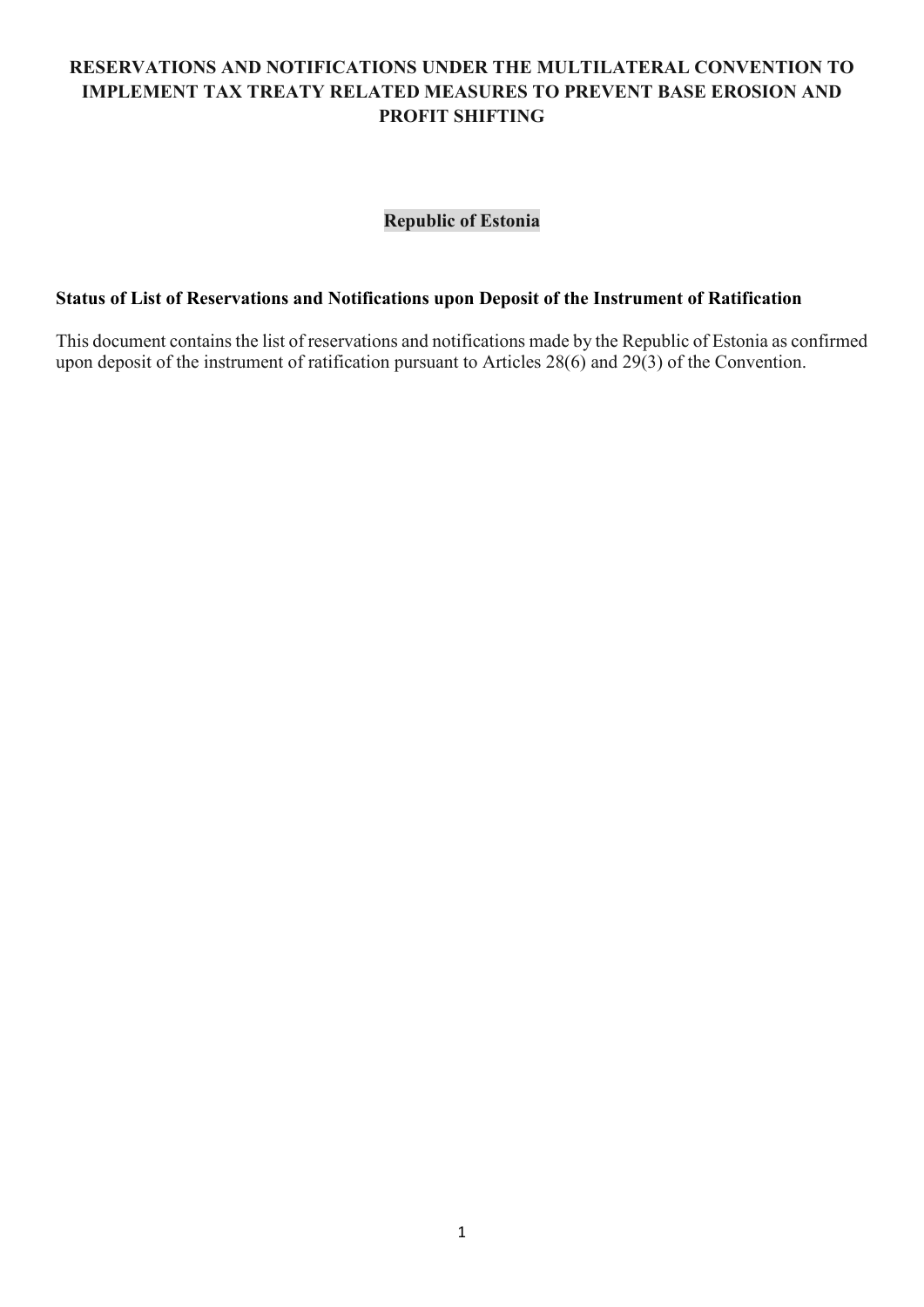# **Article 2 – Interpretation of Terms**

# *Notification - Agreements Covered by the Convention*

Pursuant to Article 2(1)(a)(ii) of the Convention, Estonia wishes the following agreements to be covered by the Convention:

|                |                                                                                                                                                                                                                                                             | Other          | Original/              | Date of             | Date of    |
|----------------|-------------------------------------------------------------------------------------------------------------------------------------------------------------------------------------------------------------------------------------------------------------|----------------|------------------------|---------------------|------------|
| N <sub>o</sub> | Title                                                                                                                                                                                                                                                       | Contracting    | Amending<br>Instrument | Signature           | Entry into |
|                |                                                                                                                                                                                                                                                             | Jurisdiction   |                        |                     | Force      |
| $\mathbf{1}$   | Convention between the<br>Government of the Republic of<br>Estonia and the Council of<br>Ministers of the Republic of<br>Albania<br>for the Avoidance of Double                                                                                             | Albania        | Original               | $05 - 04 -$<br>2010 | 25-11-2010 |
|                | Taxation and the Prevention of<br>Fiscal Evasion with respect to<br>Taxes on Income                                                                                                                                                                         |                |                        |                     |            |
| $\overline{2}$ | Convention between the<br>Republic of Estonia and the<br>Republic of Armenia for the<br><b>Avoidance of Double Taxation</b><br>and the Prevention of Fiscal<br>Evasion with respect to Taxes on<br>Income and on Capital                                    | Armenia        | Original               | $13 - 04 -$<br>2001 | 23-01-2003 |
| 3              | Convention between the<br>Republic of Estonia and the<br>Republic of Austria for the<br><b>Avoidance of Double Taxation</b><br>with respect to Taxes on Income<br>and on Capital                                                                            | Austria        | Original               | $05 - 04 -$<br>2001 | 12-11-2002 |
| 4              | Convention between the<br>Government of the Republic of<br>Estonia and the Government of<br>the Republic of Azerbaijan for<br>the Avoidance of Double<br>Taxation and the Prevention of<br>Fiscal Evasion with respect to<br>Taxes on Income and on Capital | Azerbaijan     | Original               | $30 - 10$<br>2007   | 27-11-2008 |
| 5              | Convention between the<br>Government of the Kingdom of<br>Bahrein and the Government of<br>the Republic of Estonia for the<br><b>Avoidance of Double Taxation</b><br>and the Prevention of Fiscal<br>Evasion with respect to Taxes on<br>Income             | Bahrein        | Original               | $12 - 10 -$<br>2012 | 23-12-2013 |
| 6              | Convention between the<br>Republic of Estonia and the<br>Republic of Belarus<br>for the Avoidance of Double<br>Taxation and the Prevention                                                                                                                  | <b>Belarus</b> | Original               | $21-01-$<br>1997    | 22-07-1998 |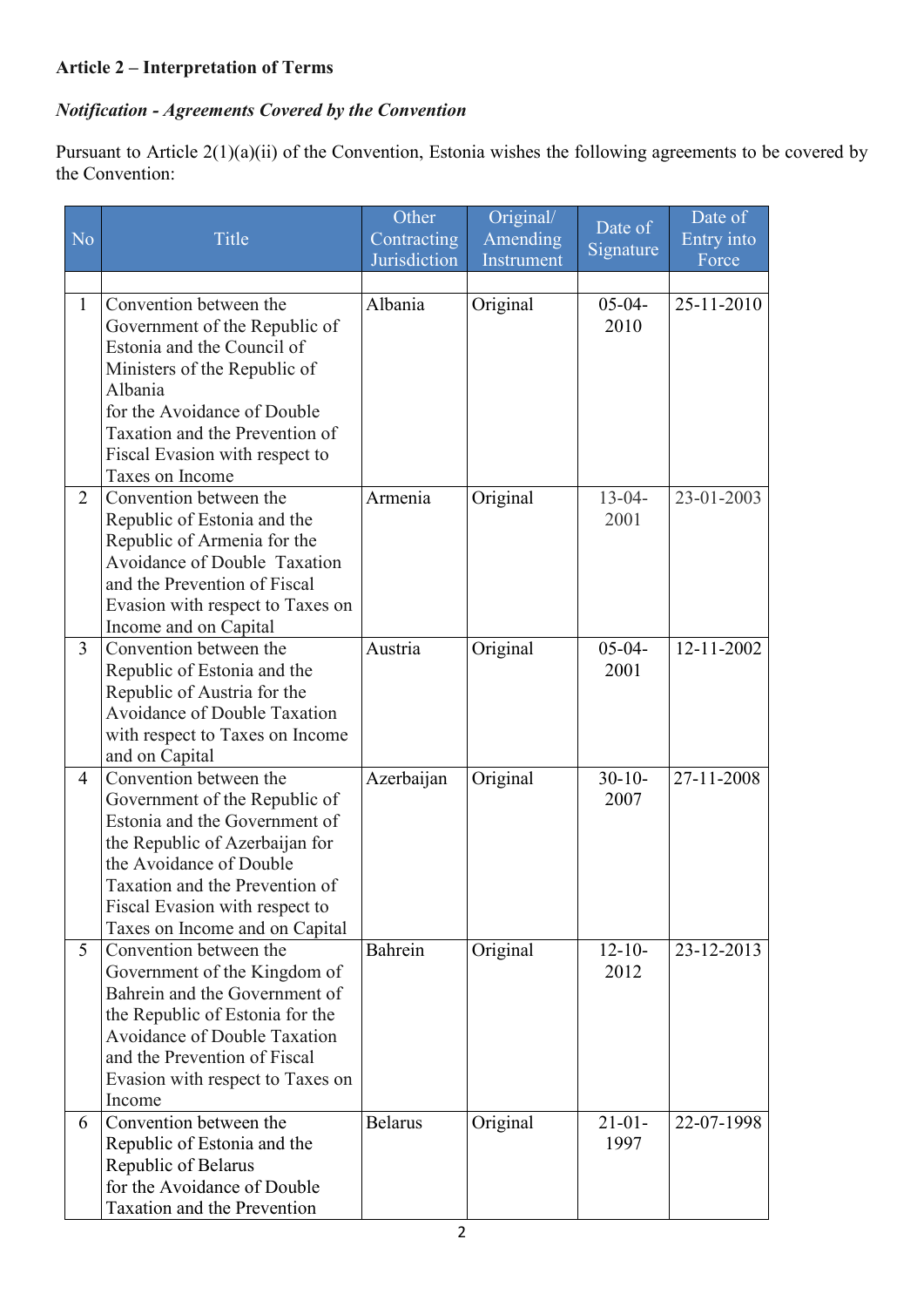|                | of Fiscal Evasion with respect to   |              |            |             |            |
|----------------|-------------------------------------|--------------|------------|-------------|------------|
|                | Taxes on Income                     |              |            |             |            |
| $\overline{7}$ | Convention between the              | Belgium      | Original   | $05 - 11 -$ | 15-04-2003 |
|                | Republic of Estonia and the         |              |            | 1999        |            |
|                | Kingdom of Belgium                  |              |            |             |            |
|                | for the Avoidance of Double         |              |            |             |            |
|                | <b>Taxation and the Prevention</b>  |              |            |             |            |
|                | of Fiscal Evasion with respect to   |              |            |             |            |
|                | Taxes on Income                     |              |            |             |            |
| 8              | Convention between the              | Bulgaria     | Original   | $13 - 10 -$ | 30-12-2008 |
|                | Republic of Estonia and             |              |            | 2008        |            |
|                | the Republic of Bulgaria for the    |              |            |             |            |
|                | <b>Avoidance of Double Taxation</b> |              |            |             |            |
|                | and the Prevention of Fiscal        |              |            |             |            |
|                | Evasion with respect to Taxes on    |              |            |             |            |
|                | Income                              |              |            |             |            |
|                | Convention between the              |              |            |             |            |
| 9              |                                     | Canada       | Original   | $02 - 06 -$ | 28-12-1995 |
|                | Republic of Estonia and Canada      |              |            | 1995        |            |
|                | for the Avoidance of Double         |              |            |             |            |
|                | Taxation and the Prevention of      |              |            |             |            |
|                | Fiscal Evasion with respect to      |              |            |             |            |
|                | Taxes on Income and on Capital      |              |            |             |            |
| 10             | Agreement between the               | China        | Original   | $12 - 05 -$ | 08-01-1999 |
|                | Government of the Republic of       | (People's    |            | 1998        |            |
|                | Estonia and the Government of       | Republic of) |            |             |            |
|                | the People's Republic of China      |              | Amending   | $09-12-$    | 18-12-2015 |
|                | for the Avoidance of Double         |              | Instrument | 2014        |            |
|                | Taxation and the Prevention of      |              | (a)        |             |            |
|                | Fiscal Evasion with Respect to      |              |            |             |            |
|                | Taxes on Income                     |              |            |             |            |
| 11             | Agreement between the               | Croatia      | Original   | $03-04-$    | 12-07-2004 |
|                | Government of the Republic of       |              |            | 2002        |            |
|                | Estonia and the Government of       |              |            |             |            |
|                | the Republic of Croatia for the     |              |            |             |            |
|                | <b>Avoidance of Double Taxation</b> |              |            |             |            |
|                | and the Prevention of Fiscal        |              |            |             |            |
|                | Evasion with respect to Taxes on    |              |            |             |            |
|                | Income                              |              |            |             |            |
| 12             | Convention between the              | Czech        | Original   | $24 - 10$   | 26-05-1995 |
|                | Republic of Estonia and the         | Republic     |            | 1994        |            |
|                | Czech Republic                      |              |            |             |            |
|                | for the Avoidance of Double         |              |            |             |            |
|                | Taxation and the Prevention of      |              |            |             |            |
|                | <b>Fiscal Evasion</b>               |              |            |             |            |
|                | with Respect to Taxes on            |              |            |             |            |
|                | Income and on Capital               |              |            |             |            |
| 13             | Convention between the              | Cyprus       | Original   | $15 - 10 -$ | 08-10-2013 |
|                | Government of the Republic of       |              |            | 2012        |            |
|                | Estonia and the Government of       |              |            |             |            |
|                | the Republic of Cyprus for the      |              |            |             |            |
|                | <b>Avoidance of Double Taxation</b> |              |            |             |            |
|                | and the Prevention of Fiscal        |              |            |             |            |
|                | Evasion with respect to Taxes on    |              |            |             |            |
|                | Income                              |              |            |             |            |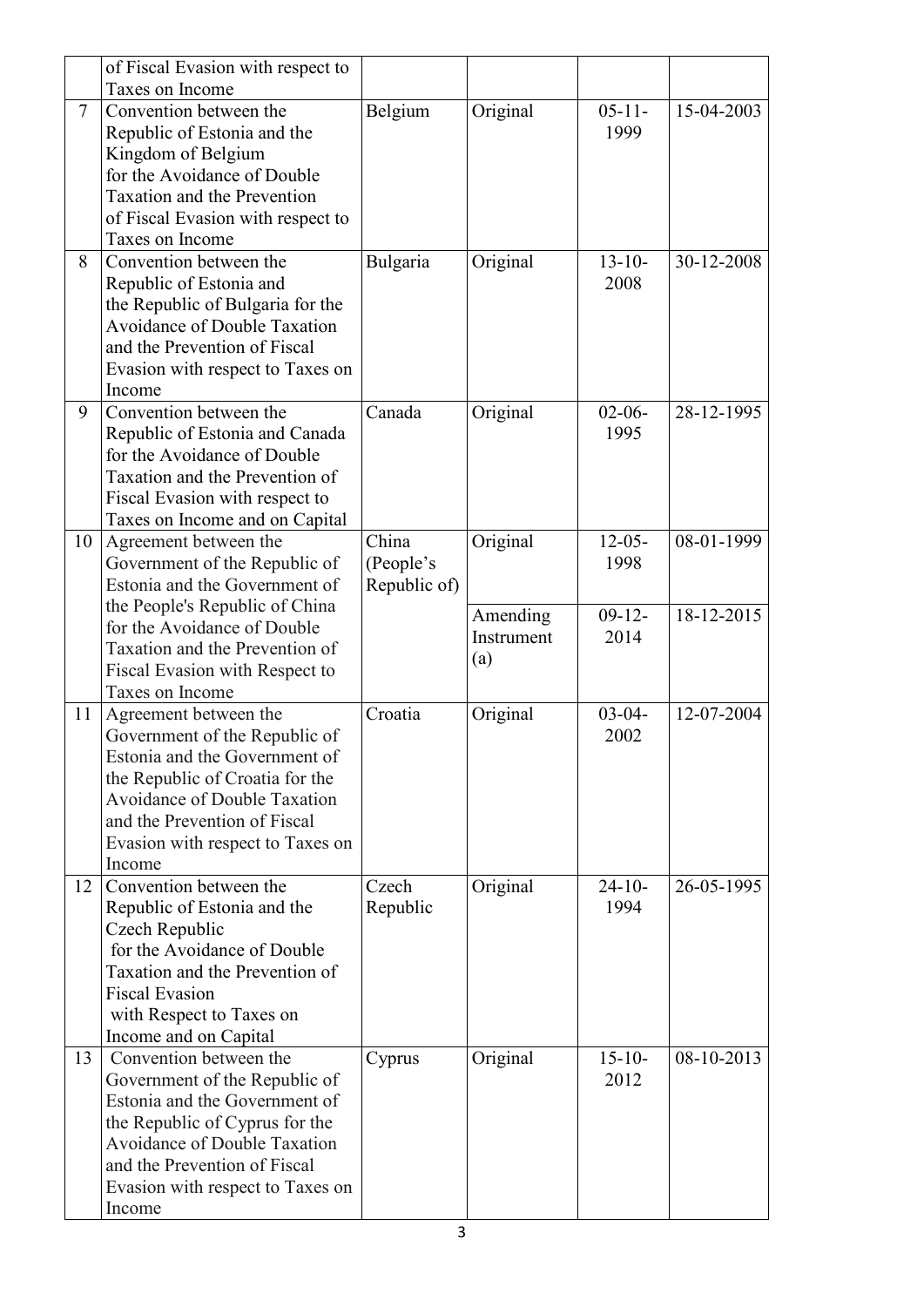| 14 | Convention between the              | Denmark | Original   | $04-05-$    | 30-12-1993 |
|----|-------------------------------------|---------|------------|-------------|------------|
|    | Republic of Estonia and             |         |            | 1993        |            |
|    | the Kingdom of Denmark for the      |         |            |             |            |
|    | <b>Avoidance of Double Taxation</b> |         |            |             |            |
|    | and the Prevention of Fiscal        |         |            |             |            |
|    |                                     |         |            |             |            |
|    | Evasion                             |         |            |             |            |
|    | with respect to Taxes on Income     |         |            |             |            |
|    | and on Capital                      |         |            |             |            |
| 15 | Convention between the              | Finland | Original   | $23-03-$    | 30-12-1993 |
|    | Republic of Estonia and             |         |            | 1993        |            |
|    | the Republic of Finland             |         |            |             |            |
|    | for the Avoidance of Double         |         |            |             |            |
|    | Taxation and the Prevention of      |         |            |             |            |
|    | <b>Fiscal Evasion</b>               |         |            |             |            |
|    | with respect to Taxes on Income     |         |            |             |            |
|    | and on Capital                      |         |            |             |            |
| 16 | Convention between the              | France  | Original   | $28 - 10$   | 01-05-2001 |
|    | Government of the Republic of       |         |            | 1997        |            |
|    | Estonia and the Government of       |         |            |             |            |
|    | the French Republic for the         |         |            |             |            |
|    | <b>Avoidance of Double Taxation</b> |         |            |             |            |
|    | and the Prevention of Fiscal        |         |            |             |            |
|    | Evasion                             |         |            |             |            |
|    |                                     |         |            |             |            |
|    | with respect to Taxes on Income     |         |            |             |            |
|    | and on Capital                      |         |            |             |            |
| 17 | Convention between Georgia and      | Georgia | Original   | $18 - 12 -$ | 27-12-2007 |
|    | the Republic of Estonia for the     |         |            | 2006        |            |
|    |                                     |         |            |             |            |
|    | <b>Avoidance of Double Taxation</b> |         | Amending   | $17-07-$    | 11-03-2011 |
|    | and the Prevention of Fiscal        |         | instrument | 2010        |            |
|    | Evasion with respect to Taxes on    |         | (a)        |             |            |
|    | Income and on Capital               |         |            |             |            |
| 18 | Convention between the              | Greece  | Original   | $04 - 04 -$ | 01-08-2008 |
|    | Government of the Republic of       |         |            | 2006        |            |
|    | Estonia and the Government of       |         |            |             |            |
|    | the Hellenic Republic for the       |         |            |             |            |
|    | <b>Avoidance of Double Taxation</b> |         |            |             |            |
|    | and the Prevention of Fiscal        |         |            |             |            |
|    |                                     |         |            |             |            |
|    | Evasion with respect to taxes on    |         |            |             |            |
|    | Income and on Capital               |         |            |             |            |
| 19 | Convention between the              | Hungary | Original   | $11-09-$    | 05-07-2004 |
|    | Republic of Estonia and             |         |            | 2002        |            |
|    | the Republic of Hungary for the     |         |            |             |            |
|    | <b>Avoidance of Double Taxation</b> |         |            |             |            |
|    | and the Prevention of Fiscal        |         |            |             |            |
|    | Evasion with respect to taxes on    |         |            |             |            |
|    | Income and on Capital               |         |            |             |            |
| 20 | Convention between the              | Iceland | Original   | $16-06-$    | 10-11-1995 |
|    | Republic of Estonia and the         |         |            | 1994        |            |
|    | Republic of Iceland for the         |         |            |             |            |
|    | <b>Avoidance of Double Taxation</b> |         |            |             |            |
|    | and the Prevention of Fiscal        |         |            |             |            |
|    | Evasion                             |         |            |             |            |
|    | with respect to Taxes on Income     |         |            |             |            |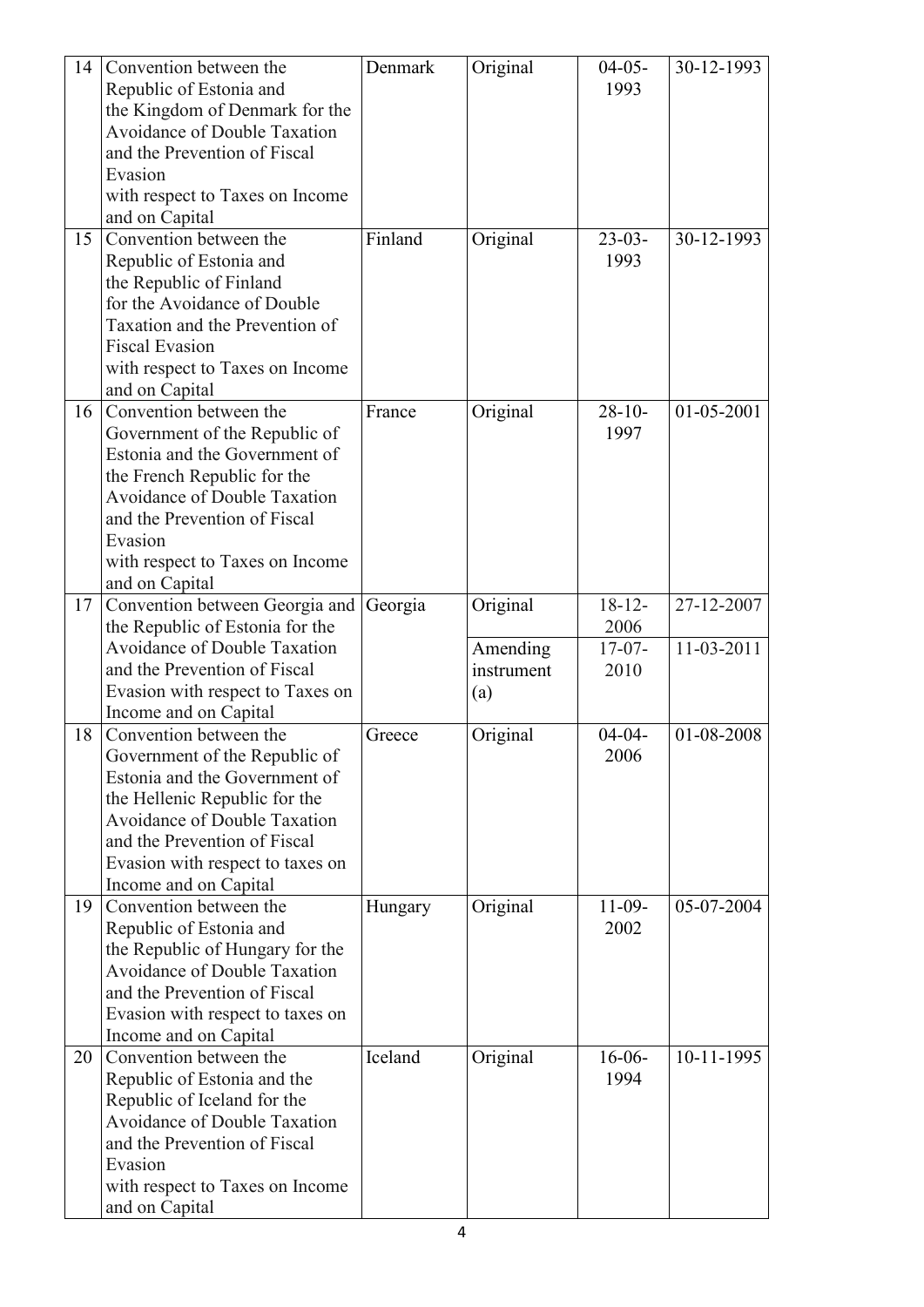| 21 | Agreement between the               | India       | Original | $19-09-$    | 20-06-2012 |
|----|-------------------------------------|-------------|----------|-------------|------------|
|    |                                     |             |          |             |            |
|    | Republic of India and the           |             |          | 2011        |            |
|    | Republic of Estonia for the         |             |          |             |            |
|    | Avoidance of Double Taxation        |             |          |             |            |
|    | and the Prevention of Fiscal        |             |          |             |            |
|    | Evasion with respect to Taxes on    |             |          |             |            |
|    | Income                              |             |          |             |            |
| 22 | Convention between the              | Ireland     | Original | $16 - 12 -$ | 29-12-1998 |
|    | Government of the Republic of       |             |          | 1997        |            |
|    | Estonia and the Government of       |             |          |             |            |
|    | Ireland for the Avoidance of        |             |          |             |            |
|    | Double Taxation and the             |             |          |             |            |
|    |                                     |             |          |             |            |
|    | Prevention of Fiscal Evasion        |             |          |             |            |
|    | with respect to Taxes on Income     |             |          |             |            |
|    | and Capital Gains                   |             |          |             |            |
| 23 | Agreement between the Republic      | Isle of Man | Original | $08-05-$    | 21-12-2009 |
|    | of Estonia and the Isle of Man      |             |          | 2009        |            |
|    | for the Avoidance of Double         |             |          |             |            |
|    | Taxation and the Prevention of      |             |          |             |            |
|    | Fiscal Evasion with respect to      |             |          |             |            |
|    | Taxes on Income                     |             |          |             |            |
| 24 | Convention between the              | Israel      | Original | $29-06-$    | 28-12-2009 |
|    | Republic of Estonia                 |             |          | 2009        |            |
|    | and the State of Israel for the     |             |          |             |            |
|    | <b>Avoidance of Double Taxation</b> |             |          |             |            |
|    | and the Prevention of Fiscal        |             |          |             |            |
|    |                                     |             |          |             |            |
|    | Evasion with respect to Taxes       |             |          |             |            |
|    | on Income                           |             |          |             |            |
| 25 | Convention between the              | Italy       | Original | $20-03-$    | 22-02-2000 |
|    | Government of the Republic of       |             |          | 1997        |            |
|    | Estonia and the Government of       |             |          |             |            |
|    | the Italian Republic for the        |             |          |             |            |
|    | <b>Avoidance of Double Taxation</b> |             |          |             |            |
|    | and the Prevention of Fiscal        |             |          |             |            |
|    | Evasion with respect to Taxes on    |             |          |             |            |
|    | Income                              |             |          |             |            |
| 26 |                                     | Jersey      | Original | $21 - 12 -$ | 30-12-2011 |
|    | Agreement between Jersey and        |             |          | 2010        |            |
|    | the Republic of Estonia for the     |             |          |             |            |
|    | <b>Avoidance of Double Taxation</b> |             |          |             |            |
|    | and the Prevention of Fiscal        |             |          |             |            |
|    | Evasion with respect to Taxes on    |             |          |             |            |
|    | Income                              |             |          |             |            |
| 27 |                                     | Kazakhstan  | Original | $01-03-$    | 19-07-2000 |
|    | Convention between the              |             |          | 1999        |            |
|    | Republic of Estonia and the         |             |          |             |            |
|    | Republic of Kazakhstan for the      |             |          |             |            |
|    | <b>Avoidance of Double Taxation</b> |             |          |             |            |
|    | and the Prevention of Fiscal        |             |          |             |            |
|    | Evasion with respect to Taxes on    |             |          |             |            |
|    | Income and on Capital               |             |          |             |            |
|    |                                     |             |          |             |            |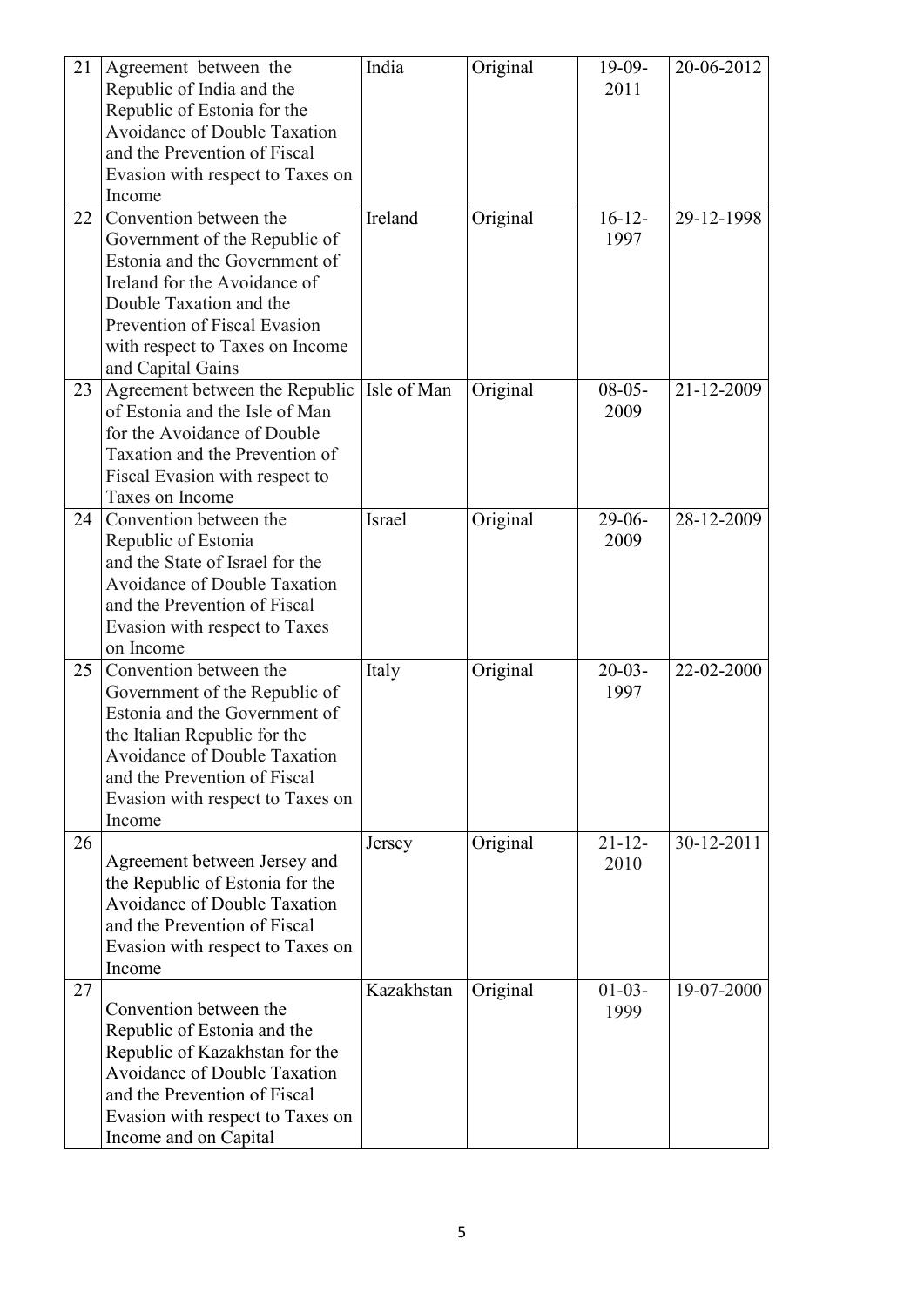| 28 | Convention between the              | Korea               | Original | $23-09-$    | 25-05-2010 |
|----|-------------------------------------|---------------------|----------|-------------|------------|
|    | Government of the Republic of       |                     |          | 2009        |            |
|    | Estonia and the Government of       |                     |          |             |            |
|    | the Republic of Korea for the       |                     |          |             |            |
|    | <b>Avoidance of Double Taxation</b> |                     |          |             |            |
|    | and the Prevention of Fiscal        |                     |          |             |            |
|    | Evasion with respect to Taxes on    |                     |          |             |            |
|    | Income                              |                     |          |             |            |
| 29 | Agreement between the               | Kyrgyzstan          | Original | $10-04-$    | 07-02-2018 |
|    | Government of the Republic of       |                     |          | 2017        |            |
|    | Estonia and the Government of       |                     |          |             |            |
|    | the Kyrgyz Republic for the         |                     |          |             |            |
|    | <b>Avoidance of Double Taxation</b> |                     |          |             |            |
|    | and the Prevention of Fiscal        |                     |          |             |            |
|    | Evasion with respect to Taxes on    |                     |          |             |            |
|    | Income                              |                     |          |             |            |
| 30 | Convention between the              | Latvia              | Original | $11-02-$    | 21-11-2002 |
|    | Government of the Republic of       |                     |          | 2002        |            |
|    | Estonia and the Government of       |                     |          |             |            |
|    | the Republic of Latvia for          |                     |          |             |            |
|    | the Avoidance of Double             |                     |          |             |            |
|    | Taxation and the Prevention of      |                     |          |             |            |
|    | Fiscal Evasion with respect to      |                     |          |             |            |
|    | Taxes on Income                     |                     |          |             |            |
| 31 | Convention between the              | Lithuania           | Original | $21 - 10 -$ | 08-02-2006 |
|    | Republic of Estonia and             |                     |          | 2004        |            |
|    | the Republic of Lithuania for the   |                     |          |             |            |
|    | <b>Avoidance of Double Taxation</b> |                     |          |             |            |
|    | and the Prevention of Fiscal        |                     |          |             |            |
|    | Evasion with respect to Taxes on    |                     |          |             |            |
|    | Income and on Capital               |                     |          |             |            |
| 32 | Convention between the              | Luxembourg Original |          | $07 - 07 -$ | 11-12-2015 |
|    | Republic of Estonia and the         |                     |          | 2014        |            |
|    | Grand Duchy of Luxembourg for       |                     |          |             |            |
|    | the Avoidance of Double             |                     |          |             |            |
|    | Taxation and the Prevention of      |                     |          |             |            |
|    | Fiscal Evasion with respect to      |                     |          |             |            |
|    | Taxes on Income and on Capital      |                     |          |             |            |
| 33 | Agreement between the Republic      | Macedonia           | Original | $20 - 11 -$ | 21-05-2009 |
|    | of Estonia and the Republic of      |                     |          | 2008        |            |
|    | Macedonia for the Avoidance of      |                     |          |             |            |
|    | Double Taxation and Prevention      |                     |          |             |            |
|    | of Fiscal Evasion with respect to   |                     |          |             |            |
|    | Taxes on Income                     |                     |          |             |            |
| 34 | Convention between the              | Malta               | Original | $03 - 05 -$ | 22-01-2003 |
|    | Government of the Republic of       |                     |          | 2001        |            |
|    | Estonia and the Government of       |                     |          |             |            |
|    | Malta for the Avoidance of          |                     |          |             |            |
|    | Double Taxation and the             |                     |          |             |            |
|    | Prevention of Fiscal Evasion        |                     |          |             |            |
|    | with respect to Taxes on Income     |                     |          |             |            |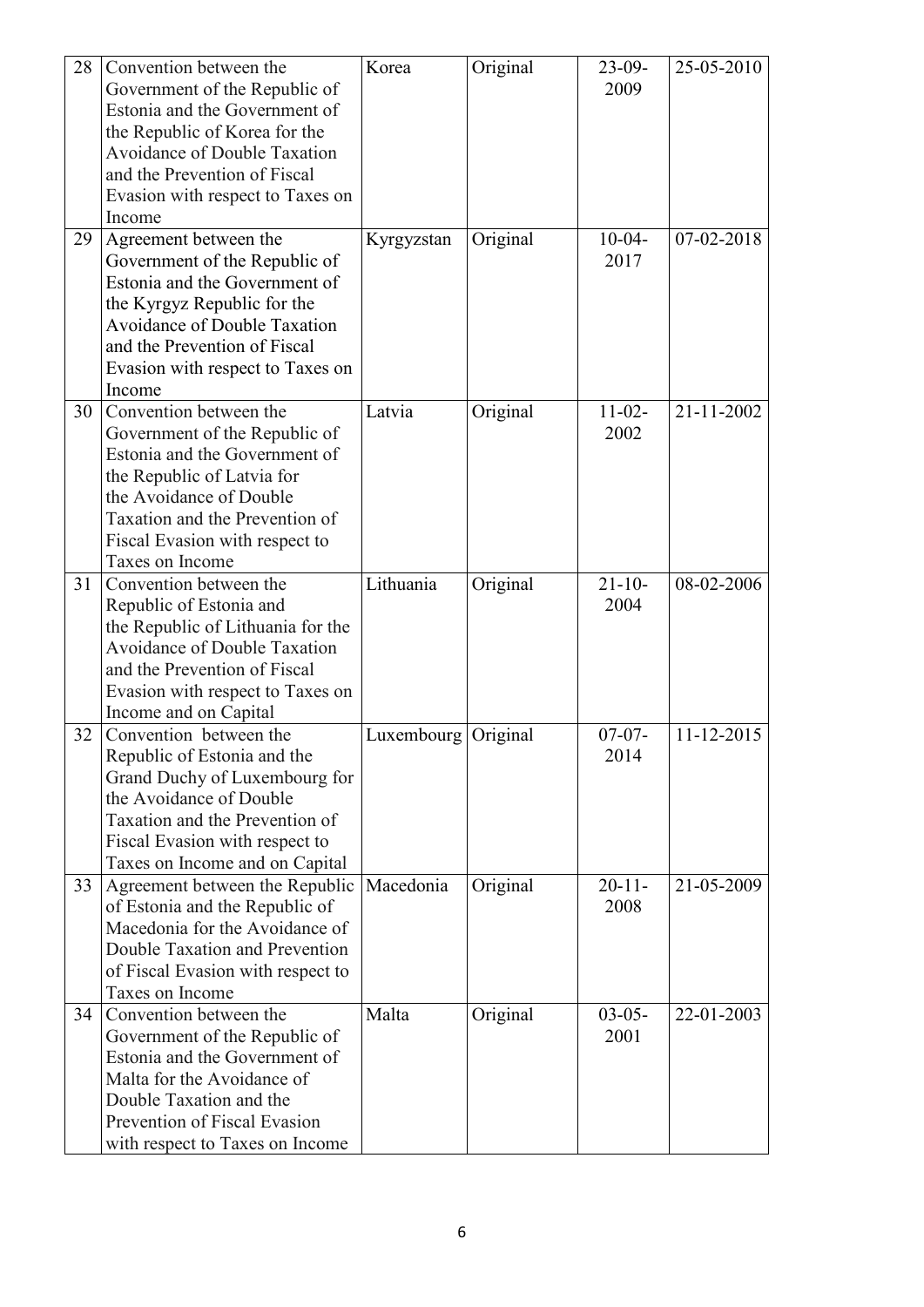| 35 | Convention between the                                                 | Mexico      | Original   | $19-10-$    | 04-12-2013 |
|----|------------------------------------------------------------------------|-------------|------------|-------------|------------|
|    | Republic of Estonia and the                                            |             |            | 2012        |            |
|    | United Mexican States for the                                          |             |            |             |            |
|    | <b>Avoidance of Double Taxation</b>                                    |             |            |             |            |
|    | and the Prevention of Fiscal                                           |             |            |             |            |
|    | Evasion with respect to Taxes on                                       |             |            |             |            |
|    | Income                                                                 |             |            |             |            |
| 36 | Agreement between the                                                  | Moldova     | Original   | $23-02-$    | 21-07-1998 |
|    | Government of the Republic of                                          |             |            | 1998        |            |
|    | Estonia and the Government of                                          |             |            |             |            |
|    |                                                                        |             |            |             |            |
|    | the Republic of Moldova for the<br><b>Avoidance of Double Taxation</b> |             |            |             |            |
|    |                                                                        |             |            |             |            |
|    | and the Prevention of Fiscal                                           |             |            |             |            |
|    | <b>Evasion with Respect to Taxes</b>                                   |             |            |             |            |
|    | on Income and on Capital                                               |             |            |             |            |
| 37 | Convention between the                                                 | Morocco     | Original   | 25.09.201   | N/A        |
|    | Republic of Estonia and the                                            |             |            | 3           |            |
|    | Kingdom of Morocco for the                                             |             |            |             |            |
|    | <b>Avoidance of Double Taxation</b>                                    |             |            |             |            |
|    | and the Prevention of Fiscal                                           |             |            |             |            |
|    | Evasion with respect to Taxes on                                       |             |            |             |            |
|    | Income                                                                 |             |            |             |            |
| 38 | Convention between the                                                 | Netherlands | Original   | $14-03-$    | 08-11-1998 |
|    | Republic of Estonia and the                                            |             |            | 1997        |            |
|    | Kingdom of the Netherlands for                                         |             |            |             |            |
|    | the Avoidance of Double                                                |             |            |             |            |
|    | Taxation and the Prevention of                                         |             | Amending   | $14-07-$    | 21-05-2006 |
|    | Fiscal Evasion with respect to                                         |             | instrument | 2005        |            |
|    | Taxes on Income and on Capital                                         |             | (a)        |             |            |
|    |                                                                        |             | Amending   | $26 - 06 -$ | 22-05-2009 |
|    |                                                                        |             | Instrument | 2008        |            |
|    |                                                                        |             | (b)        |             |            |
| 39 | Convention between the                                                 | Norway      | Original   | $14-05-$    | 30-12-1993 |
|    | Republic of Estonia and                                                |             |            | 1993        |            |
|    | the Kingdom of Norway for the                                          |             |            |             |            |
|    | avoidance of double taxation and                                       |             |            |             |            |
|    | the prevention of fiscal evasion                                       |             |            |             |            |
|    | with respect to taxes on income                                        |             |            |             |            |
|    | and on capital                                                         |             |            |             |            |
| 40 | Agreement between the Republic                                         | Poland      | Original   | $09-05-$    | 09-12-1994 |
|    | of Estonia and the Republic of                                         |             |            | 1994        |            |
|    | Poland for the Avoidance of                                            |             |            |             |            |
|    | Double Taxation and Prevention                                         |             |            |             |            |
|    | of Fiscal Evasion with respect to                                      |             |            |             |            |
|    | Taxes on Income and on Capital                                         |             |            |             |            |
| 41 | Convention between the                                                 | Portugal    | Original   | $13 - 05 -$ | 23-07-2004 |
|    | Republic of Estonia and                                                |             |            | 2003        |            |
|    | the Portuguese Republic for the                                        |             |            |             |            |
|    | <b>Avoidance of Double Taxation</b>                                    |             |            |             |            |
|    | and the Prevention of Fiscal                                           |             |            |             |            |
|    | Evasion with respect to Taxes on                                       |             |            |             |            |
|    | Income                                                                 |             |            |             |            |
| 42 | Convention between the                                                 | Romania     | Original   | $23 - 10$   | 29-11-2005 |
|    | Republic of Estonia and                                                |             |            | 2003        |            |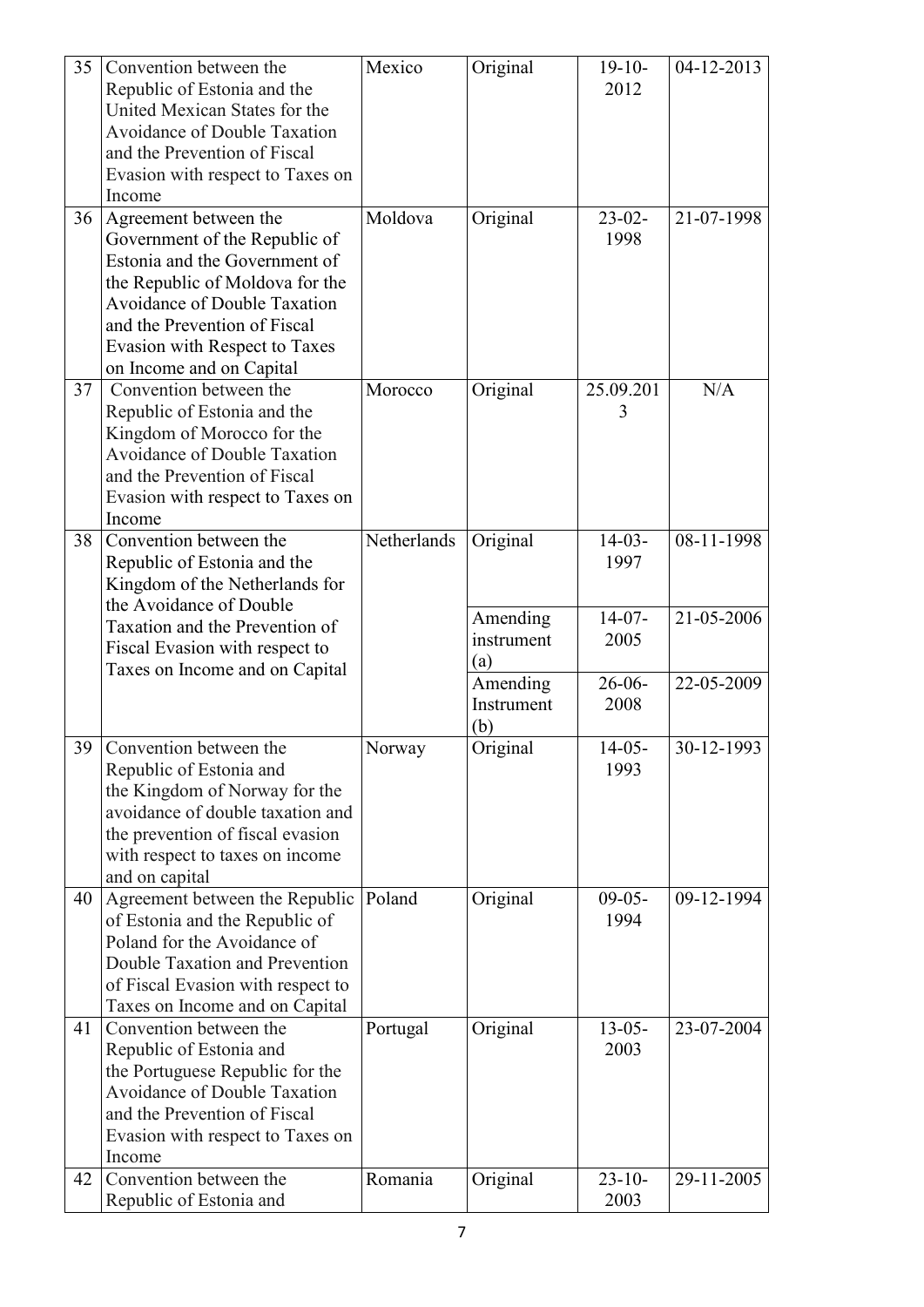|    | Romania for the Avoidance of        |           |            |             |            |
|----|-------------------------------------|-----------|------------|-------------|------------|
|    | Double Taxation and the             |           |            |             |            |
|    | Prevention of Fiscal Evasion        |           |            |             |            |
|    | with respect to Taxes on Income     |           |            |             |            |
|    | and on Capital                      |           |            |             |            |
| 43 | Convention between the              | Russia    | Original   | $05 - 11 -$ | N/A        |
|    | Government of the Republic of       |           |            | 2002        |            |
|    | Estonia and the Government of       |           |            |             |            |
|    | the Russian Federation for the      |           |            |             |            |
|    | <b>Avoidance of Double Taxation</b> |           |            |             |            |
|    | and the Prevention of Fiscal        |           |            |             |            |
|    | Evasion with respect to Taxes on    |           |            |             |            |
|    | Income                              |           |            |             |            |
| 44 | Convention between the              | Serbia    | Original   | $24-09-$    | 14-06-2010 |
|    | Republic of Estonia and the         |           |            | 2009        |            |
|    | Republic of Serbia for the          |           |            |             |            |
|    | <b>Avoidance of Double Taxation</b> |           |            |             |            |
|    | with respect to Taxes on Income     |           |            |             |            |
| 45 | Agreement between the               | Singapore | Original   | $18-09-$    | 27-12-2007 |
|    | Government of the Republic of       |           |            | 2006        |            |
|    | Estonia and the Government of       |           | Amending   | $03-02-$    | 30-03-2012 |
|    | the Republic of Singapore for the   |           | Instrument | 2011        |            |
|    | <b>Avoidance of Double Taxation</b> |           | (a)        |             |            |
|    | and the Prevention of Fiscal        |           |            |             |            |
|    | Evasion with respect to Taxes on    |           |            |             |            |
|    | Income                              |           |            |             |            |
| 46 | Convention between the              | Slovakia  | Original   | $21 - 10$   | 29-03-2006 |
|    | Republic of Estonia                 |           |            | 2003        |            |
|    | and the Slovak Republic for the     |           |            |             |            |
|    | Avoidance of Double Taxation        |           |            |             |            |
|    | and the Prevention of Fiscal        |           |            |             |            |
|    | Evasion with respect to Taxes on    |           |            |             |            |
|    | Income and on Capital               |           |            |             |            |
| 47 | Convention between the              | Slovenia  | Original   | $14-09-$    | 26-06-2006 |
|    | Government of the Republic of       |           |            | 2005        |            |
|    | Estonia and the Government of       |           |            |             |            |
|    | the Republic of Slovenia for the    |           |            |             |            |
|    | <b>Avoidance of Double Taxation</b> |           |            |             |            |
|    | and the Prevention of Fiscal        |           |            |             |            |
|    | Evasion with respect to Taxes on    |           |            |             |            |
|    | Income                              |           |            |             |            |
| 48 | Convention between the              | Spain     | Original   | $03-09-$    | 28-12-2004 |
|    | Republic of Estonia and             |           |            | 2003        |            |
|    | the Kingdom of Spain for the        |           |            |             |            |
|    | <b>Avoidance of Double</b>          |           |            |             |            |
|    | Taxation and the Prevention of      |           |            |             |            |
|    | Fiscal Evasion with respect to      |           |            |             |            |
|    | Taxes on Income and on Capital      |           |            |             |            |
| 49 | Convention between the              | Sweden    | Original   | $05-04-$    | 30-12-1993 |
|    | Republic of Estonia and             |           |            | 1993        |            |
|    | the Kingdom of Sweden for the       |           |            |             |            |
|    | avoidance of double taxation and    |           |            |             |            |
|    | the Prevention of Fiscal Evasion    |           |            |             |            |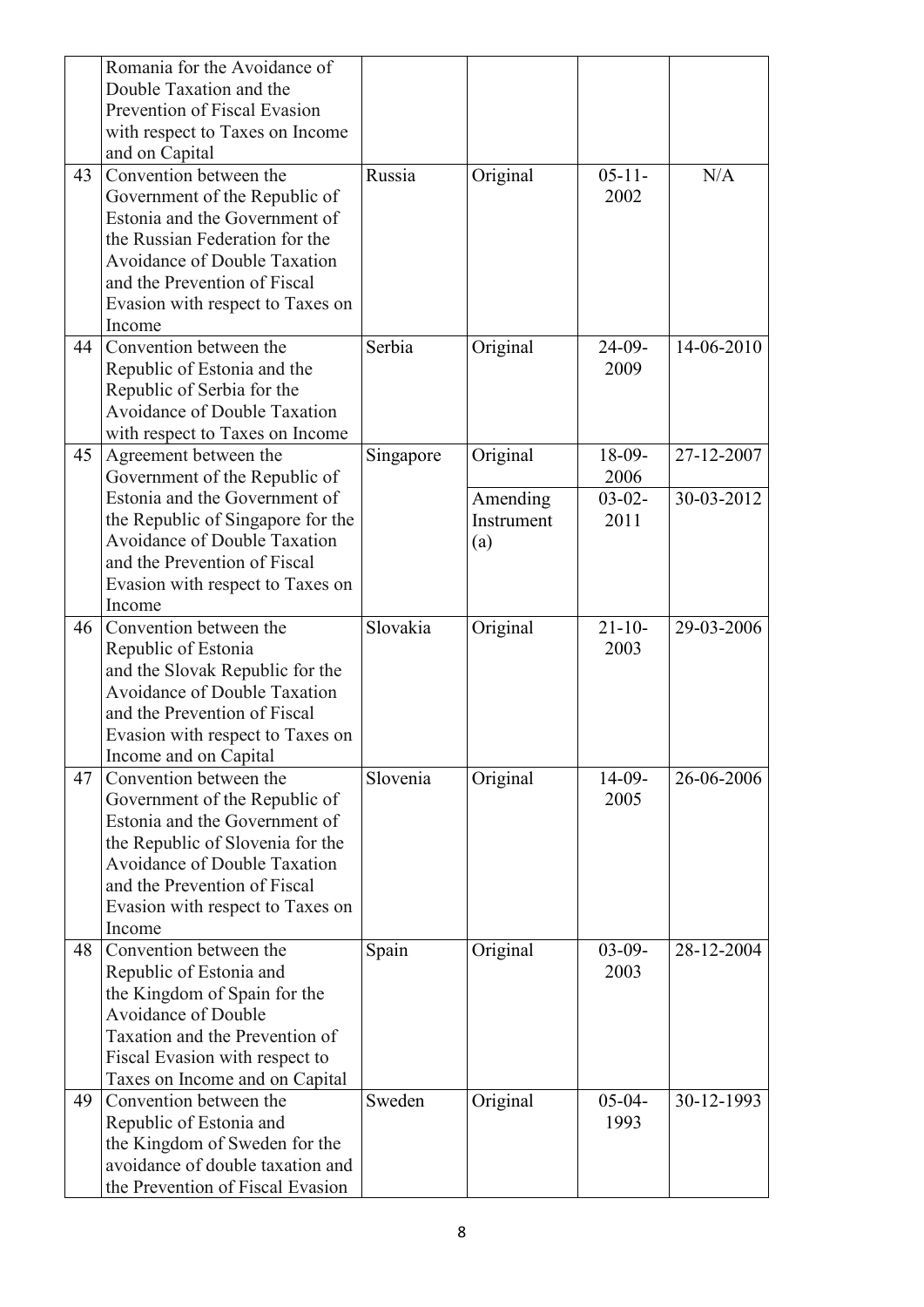|    | with respect to Taxes on Income                                 |                    |          |             |            |
|----|-----------------------------------------------------------------|--------------------|----------|-------------|------------|
|    | and on Capital                                                  |                    |          |             |            |
| 50 | Convention between the                                          | Thailand           | Original | $25-09-$    | 23-12-2013 |
|    | Government of the Republic of                                   |                    |          | 2012        |            |
|    | Estonia and the Government of                                   |                    |          |             |            |
|    | the Kingdom of Thailand for the                                 |                    |          |             |            |
|    | Avoidance of Double Taxation                                    |                    |          |             |            |
|    | and the Prevention of Fiscal                                    |                    |          |             |            |
|    | Evasion with respect to Taxes on                                |                    |          |             |            |
|    | Income                                                          |                    |          |             |            |
| 51 | Agreement between the                                           | Turkey             | Original | $25-08-$    | 21-02-2005 |
|    | Government of the Republic of                                   |                    |          | 2003        |            |
|    | Estonia and the Government of                                   |                    |          |             |            |
|    | the Republic of Turkey for the                                  |                    |          |             |            |
|    | <b>Avoidance of Double Taxation</b>                             |                    |          |             |            |
|    | and the Prevention of Fiscal                                    |                    |          |             |            |
|    | Evasion with respect to Taxes on                                |                    |          |             |            |
|    | Income                                                          |                    |          |             |            |
| 52 | Convention between the                                          | Turkmenista        | Original | $28 - 11 -$ | 15-03-2013 |
|    | Government of the Republic of                                   | n                  |          | 2011        |            |
|    | Estonia and the Government of                                   |                    |          |             |            |
|    | Turkmenistan for the Avoidance                                  |                    |          |             |            |
|    | of Double Taxation and the                                      |                    |          |             |            |
|    | Prevention of Fiscal Evasion                                    |                    |          |             |            |
|    | with respect to Taxes on Income                                 |                    |          |             |            |
| 53 | Convention between the                                          | Ukraine            | Original | $10-05-$    | 24-12-1996 |
|    | Government of the Republic of                                   |                    |          | 1996        |            |
|    | Estonia and the Government of                                   |                    |          |             |            |
|    | Ukraine for the Avoidance of                                    |                    |          |             |            |
|    | Double Taxation and the                                         |                    |          |             |            |
|    | Prevention of Fiscal Evasion                                    |                    |          |             |            |
|    | with respect to Taxes on Income                                 |                    |          |             |            |
|    | and on Capital.                                                 |                    |          |             |            |
| 54 | Convention between the                                          | <b>United Arab</b> | Original | $20 - 04 -$ | 29-03-2012 |
|    | Republic of Estonia and the                                     | Emirates           |          | 2011        |            |
|    | United Arab Emirates for the                                    |                    |          |             |            |
|    | <b>Avoidance of Double Taxation</b>                             |                    |          |             |            |
|    | and the Prevention of Fiscal                                    |                    |          |             |            |
|    | Evasion with respect to Taxes on                                |                    |          |             |            |
|    | Income                                                          |                    |          |             |            |
| 55 | Convention between the                                          | United             | Original | $12 - 05 -$ | 19-12-1994 |
|    | Government of the Republic of                                   | Kingdom            |          | 1994        |            |
|    | Estonia and the Government of                                   |                    |          |             |            |
|    | the United Kingdom of Great<br>Britain and Northern Ireland for |                    |          |             |            |
|    | the Avoidance of Double                                         |                    |          |             |            |
|    | Taxation and the Prevention of                                  |                    |          |             |            |
|    | Fiscal Evasion with respect to                                  |                    |          |             |            |
|    |                                                                 |                    |          |             |            |
|    | Taxes on Income and on Capital<br>Gains                         |                    |          |             |            |
| 56 | Convention between the                                          | United             | Original | $15-01-$    | 30-12-1999 |
|    | Republic of Estonia and the                                     | <b>States</b>      |          | 1998        |            |
|    | United States of America for the                                |                    |          |             |            |
|    | <b>Avoidance of Double Taxation</b>                             |                    |          |             |            |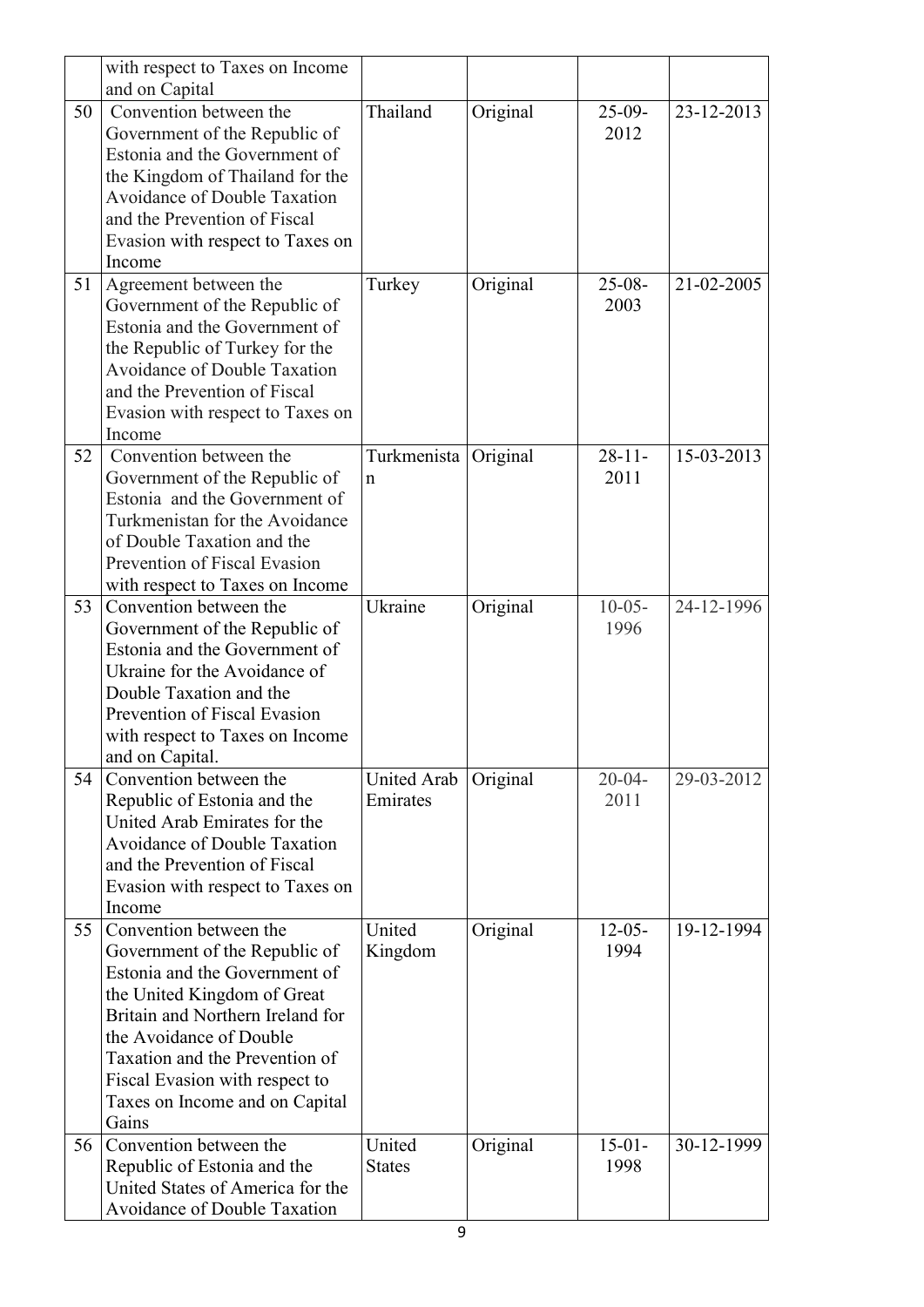|    | and the Prevention of Fiscal     |            |          |          |                  |
|----|----------------------------------|------------|----------|----------|------------------|
|    | Evasion with respect to Taxes on |            |          |          |                  |
|    | Income                           |            |          |          |                  |
| 57 | Convention between the           | Uzbekistan | Original | $28-09-$ | 23-12-2013       |
|    | Government of the Republic of    |            |          | 2012     |                  |
|    | Estonia and the Government of    |            |          |          |                  |
|    | the Republic of Uzbekistan for   |            |          |          |                  |
|    | the Avoidance of Double          |            |          |          |                  |
|    | Taxation and the Prevention of   |            |          |          |                  |
|    | Fiscal Evasion with respect to   |            |          |          |                  |
|    | Taxes on Income and on Capital   |            |          |          |                  |
| 58 | Agreement between the            | Vietnam    | Original | $26-09-$ | $14 - 11 - 2016$ |
|    | Government of the Republic of    |            |          | 2015     |                  |
|    | Estonia and the Government of    |            |          |          |                  |
|    | the Socialist Republic of Viet   |            |          |          |                  |
|    | Nam for the Avoidance of         |            |          |          |                  |
|    | Double Taxation and the          |            |          |          |                  |
|    | Prevention of Fiscal Evasion     |            |          |          |                  |
|    | with respect to Taxes on Income  |            |          |          |                  |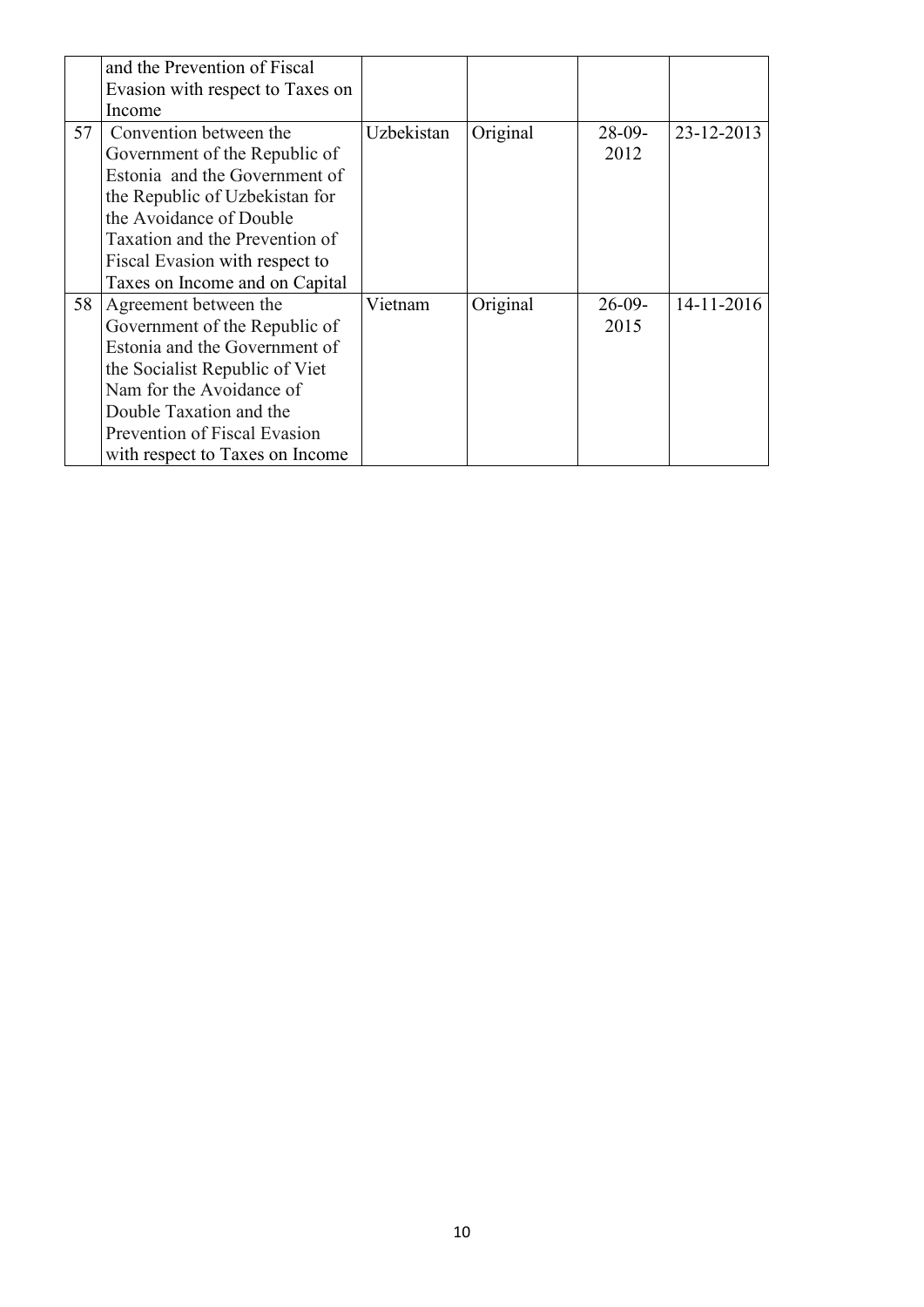# **Article 3 – Transparent Entities**

#### *Reservation*

Pursuant to Article 3(5)(a) of the Convention, Estonia reserves the right for the entirety of Article 3 not to apply to its Covered Tax Agreements.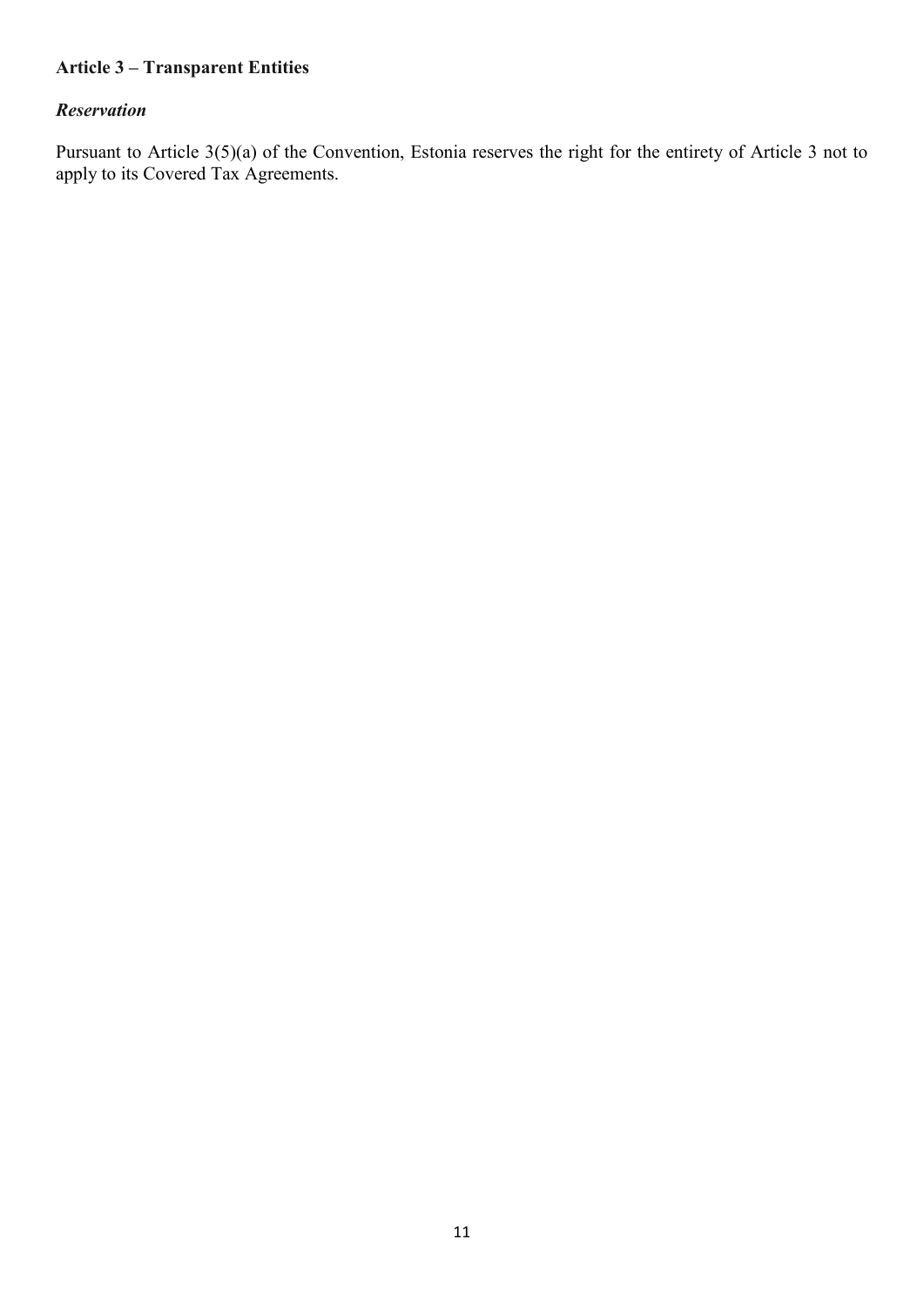### **Article 4 – Dual Resident Entities**

#### *Reservation*

Pursuant to Article 4(3)(a) of the Convention, Estonia reserves the right for the entirety of Article 4 not to apply to its Covered Tax Agreements.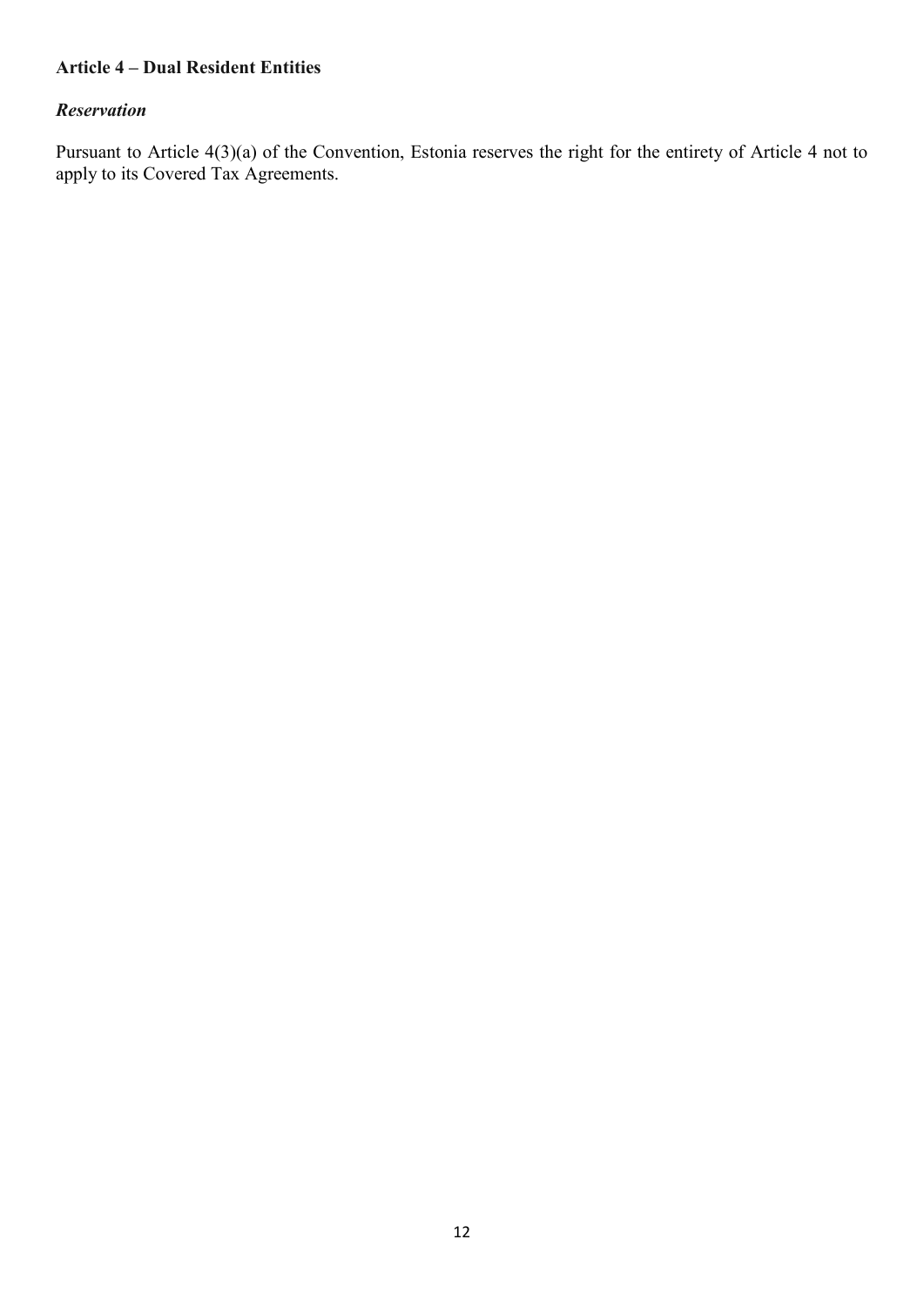# **Article 5 – Application of Methods for Elimination of Double Taxation**

## *Reservation*

Pursuant to Article 5(9) of the Convention, Estonia reserves the right, with respect to the following agreements, not to permit the other Contracting Jurisdictions to apply Option C of that Article.

| Listed Agreement Number | <b>Other Contracting Jurisdiction</b> |
|-------------------------|---------------------------------------|
|                         | Bahrein                               |
|                         | Iceland                               |
|                         | Isle of Man                           |
|                         | Jersey                                |
|                         | Turkey                                |

### *Notification of Choice of Optional Provisions*

Pursuant to Article 5(10) of the Convention, Estonia hereby chooses under Article 5(1) to apply Option A of that Article.

### *Notification of Existing Provisions in Listed Agreements[1](#page-12-0)*

### *For jurisdictions choosing Option A:*

Pursuant to Article 5(10) of the Convention, Estonia considers that the following agreements contain a provision described in Article 5(3). The article and paragraph number of each such provision is identified below.

| Listed Agreement Number | <b>Other Contracting</b><br>Jurisdiction | Provision          |
|-------------------------|------------------------------------------|--------------------|
|                         | Bulgaria                                 | Article $22(2)(a)$ |
|                         | Lithuania                                | Article $23(1)(a)$ |
| 28                      | <b>Netherlands</b>                       | Article $24(4)(a)$ |

<span id="page-12-0"></span><sup>&</sup>lt;sup>1</sup> This notification would be made by a jurisdiction that chooses to apply an Option under Article 5(1).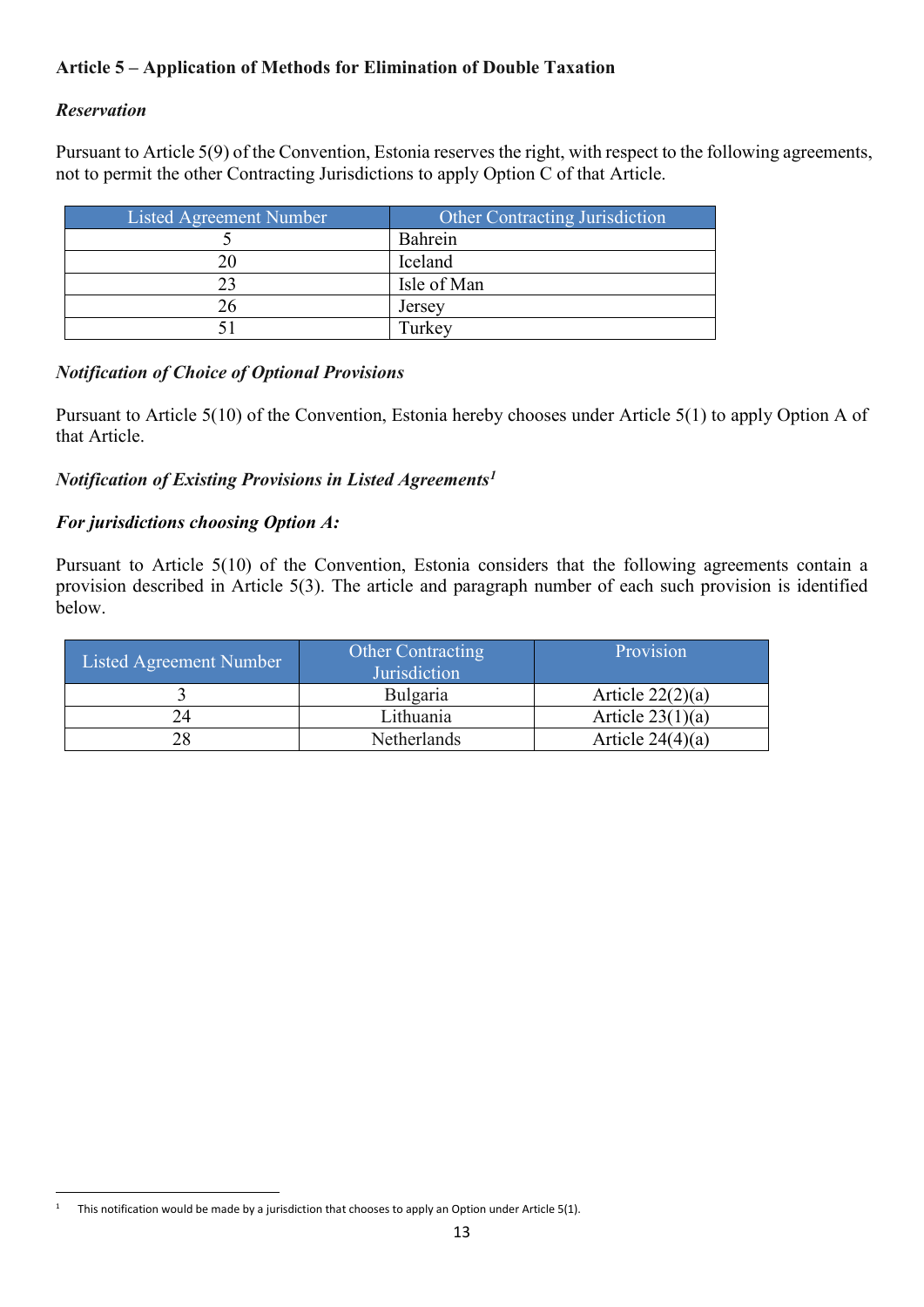## **Article 7 – Prevention of Treaty Abuse**

#### *Notification of Existing Provisions in Listed Agreements*

Pursuant to Article 7(17)(a) of the Convention, Estonia considers that the following agreements are not subject to a reservation under Article 7(15)(b) and contain a provision described in Article 7(2). The article and paragraph number of each such provision is identified below.

| Listed Agreement Number | <b>Other Contracting</b><br>Jurisdiction | Provision                                   |
|-------------------------|------------------------------------------|---------------------------------------------|
|                         | Belgium                                  | Article 28                                  |
| 9                       | Canada                                   | Article 28(3)                               |
| 21                      | India                                    | Article 28(2)                               |
| 25                      | Italy                                    | Article $28(1)$                             |
| 27                      | Kazakhstan                               | Article 27                                  |
| 30                      | Latvia                                   | Article $29(1)$                             |
| 31                      | Lithuania                                | Article 30                                  |
| 34                      | Malta                                    | Article 26(3)                               |
| 38                      | Netherlands                              | Article $10(8)$                             |
| 43                      | Russia                                   | Article 26                                  |
| 45                      | Singapore                                | Article $22(3)$                             |
| 53                      | Ukraine                                  | Article 24                                  |
| 54                      | <b>United Arab Emirates</b>              | Article 23                                  |
| 55                      | United Kingdom                           | Articles 11(9), 12(7), 22(3)<br>and $24(2)$ |
| 57                      | Uzbekistan                               | Article 27                                  |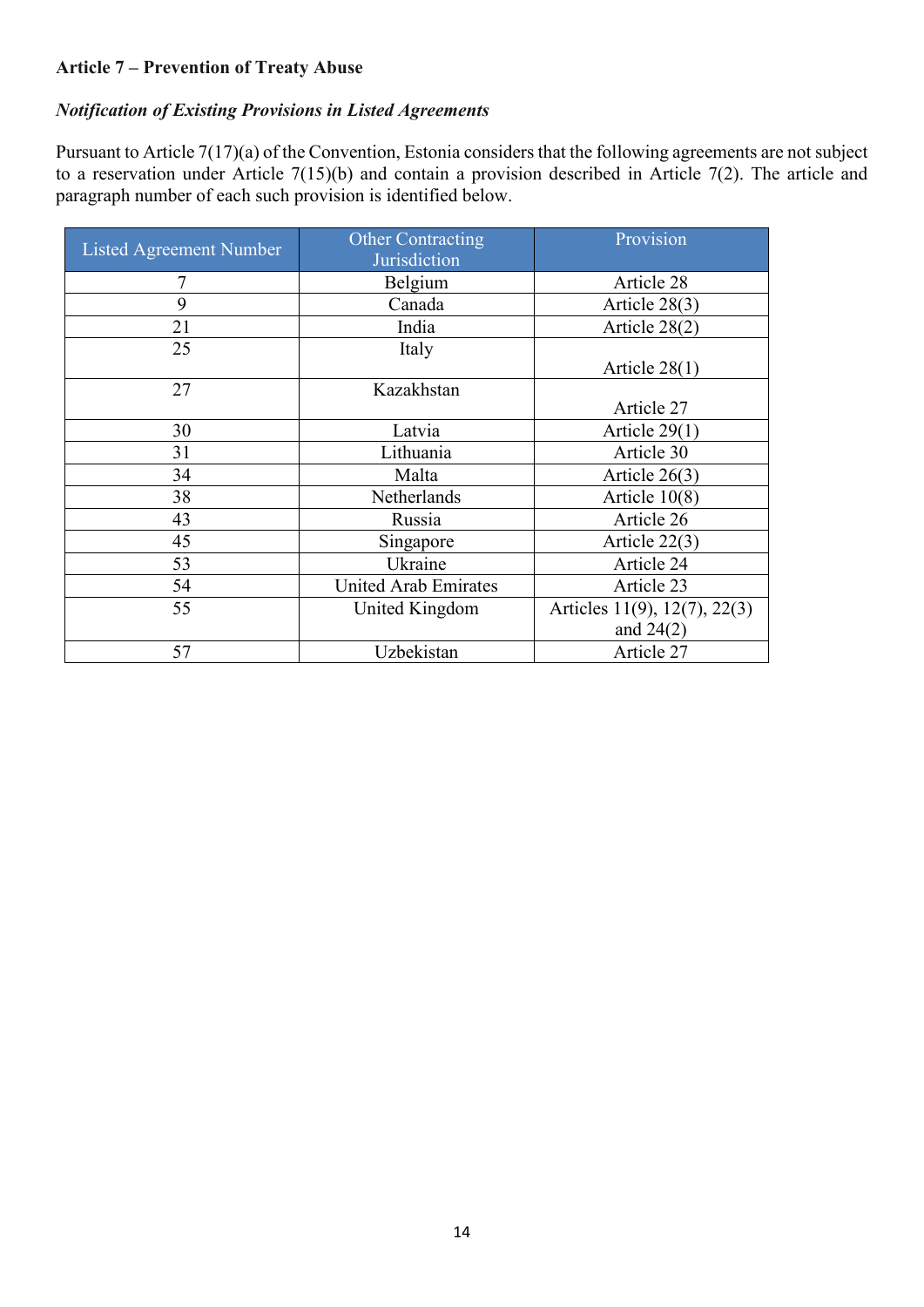### **Article 8 – Dividend Transfer Transactions**

#### *Reservation*

Pursuant to Article 8(3)(a) of the Convention, Estonia reserves the right for the entirety of Article 8 not to apply to its Covered Tax Agreements.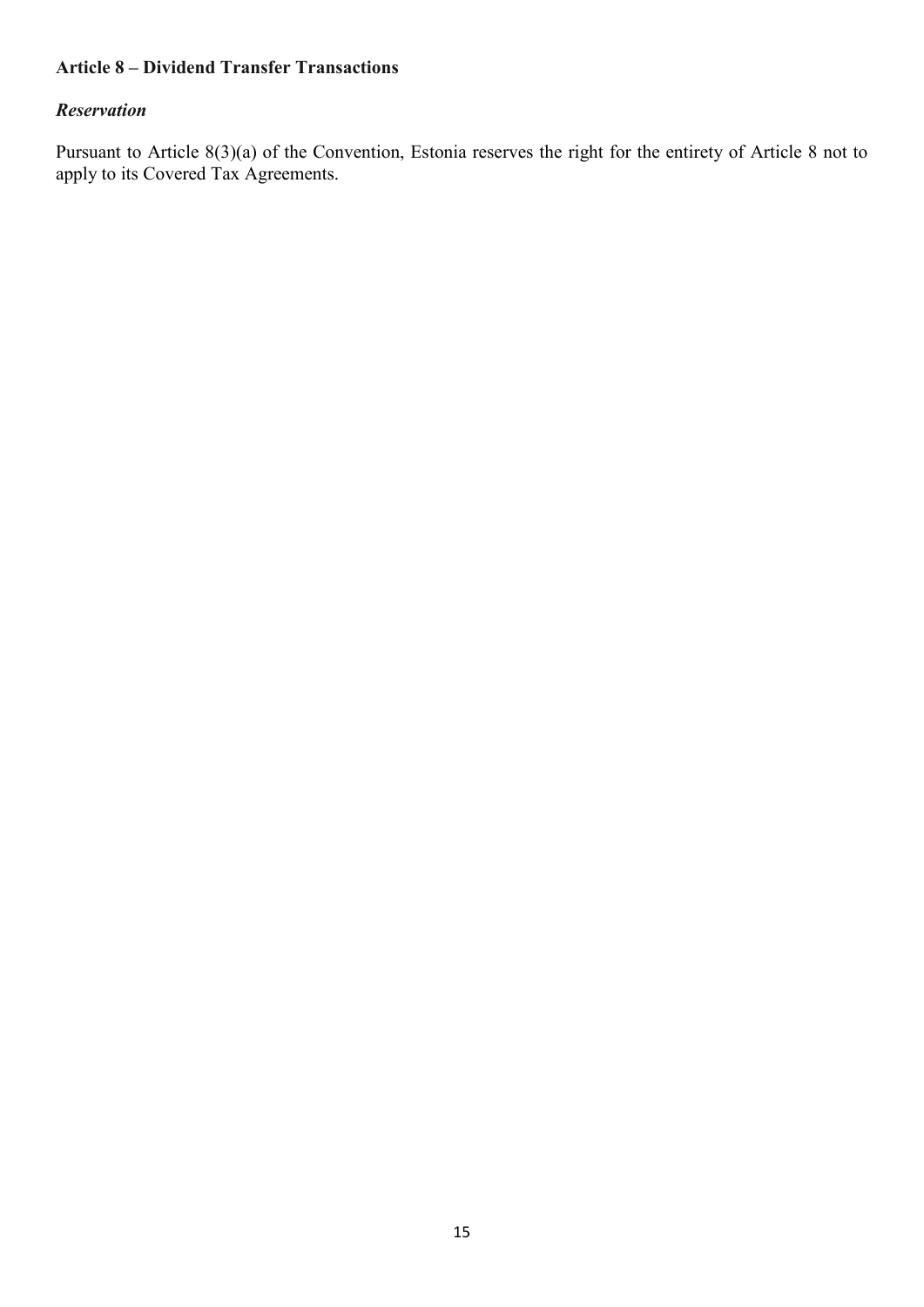### **Article 9 – Capital Gains from Alienation of Shares or Interests of Entities Deriving their Value Principally from Immovable Property**

# *Notification of Choice of Optional Provisions*

Pursuant to Article 9(8) of the Convention, Estonia hereby chooses to apply Article 9(4).

# *Notification of Existing Provisions in Listed Agreements*

Pursuant to Article 9(7) of the Convention, Estonia considers that the following agreements contain a provision described in Article 9(1). The article and paragraph number of each such provision is identified below.

| <b>Listed Agreement Number</b> | <b>Other Contracting</b><br>Jurisdiction | Provision                 |
|--------------------------------|------------------------------------------|---------------------------|
|                                | Albania                                  | Article $13(2)$           |
| $\overline{2}$                 | Armenia                                  | Article 13(2)             |
| $\overline{3}$                 | Austria                                  | Article $13(1)$           |
| 4                              | Azerbaijan                               | Article 13(2)             |
| 5                              | Bahrein                                  | Article 13(4)             |
| 6                              | <b>Belarus</b>                           | Article $13(1)$           |
| $\overline{7}$                 | Belgium                                  | Article 13(2), Protocol 8 |
| 8                              | Bulgaria                                 | Article 13(2)             |
| 9                              | Canada                                   | Article 13(4)             |
| 10                             | China (People's Republic<br>of)          | Article 13(4)             |
| 11                             | $C$ roatia                               | Article $13(1)$           |
| 12                             | Czech Republic                           | Article 13(1)             |
| 13                             | Cyprus                                   | Article 13(2)             |
| 14                             | Denmark                                  | Article $13(1)$           |
| 15                             | Finland                                  | Article $13(1)$           |
| 16                             | France                                   | Article $13(1)(b)$        |
| 17                             | Georgia                                  | Article 13(4)             |
| 19                             | Hungary                                  | Article $13(1)$           |
| 20                             | Iceland                                  | Article 13(1)             |
| 21                             | India                                    | Article 13(2)             |
| 22                             | Ireland                                  | Article 13(2)             |
| 23                             | Isle of Man                              | Article 13(4)             |
| 24                             | Israel                                   | Article 13(2)             |
| 25                             | Italy                                    | Article $13(1)$           |
| 26                             | Jersey                                   | Article 13(4)             |
| 27                             | Kazakhstan                               | Article $13(1)$           |
| 28                             | Korea                                    | Article $13(1)$           |
| 29                             | Kyrgyzstan                               | Article 13(4)             |
| 30                             | Latvia                                   | Article $13(1)$           |
| 31                             | Lithuania                                | Article $13(1)$           |
| 32                             | Luxembourg                               | Article 13(4)             |
| 33                             | Macedonia                                | Article $13(2)$           |
| 34                             | Malta                                    | Article $13(1)$           |
| 35                             | Mexico                                   | Article $13(2)$           |
| 36                             | Moldova                                  | Article $13(1)$           |
| 37                             | Morocco                                  | Article 13(4)             |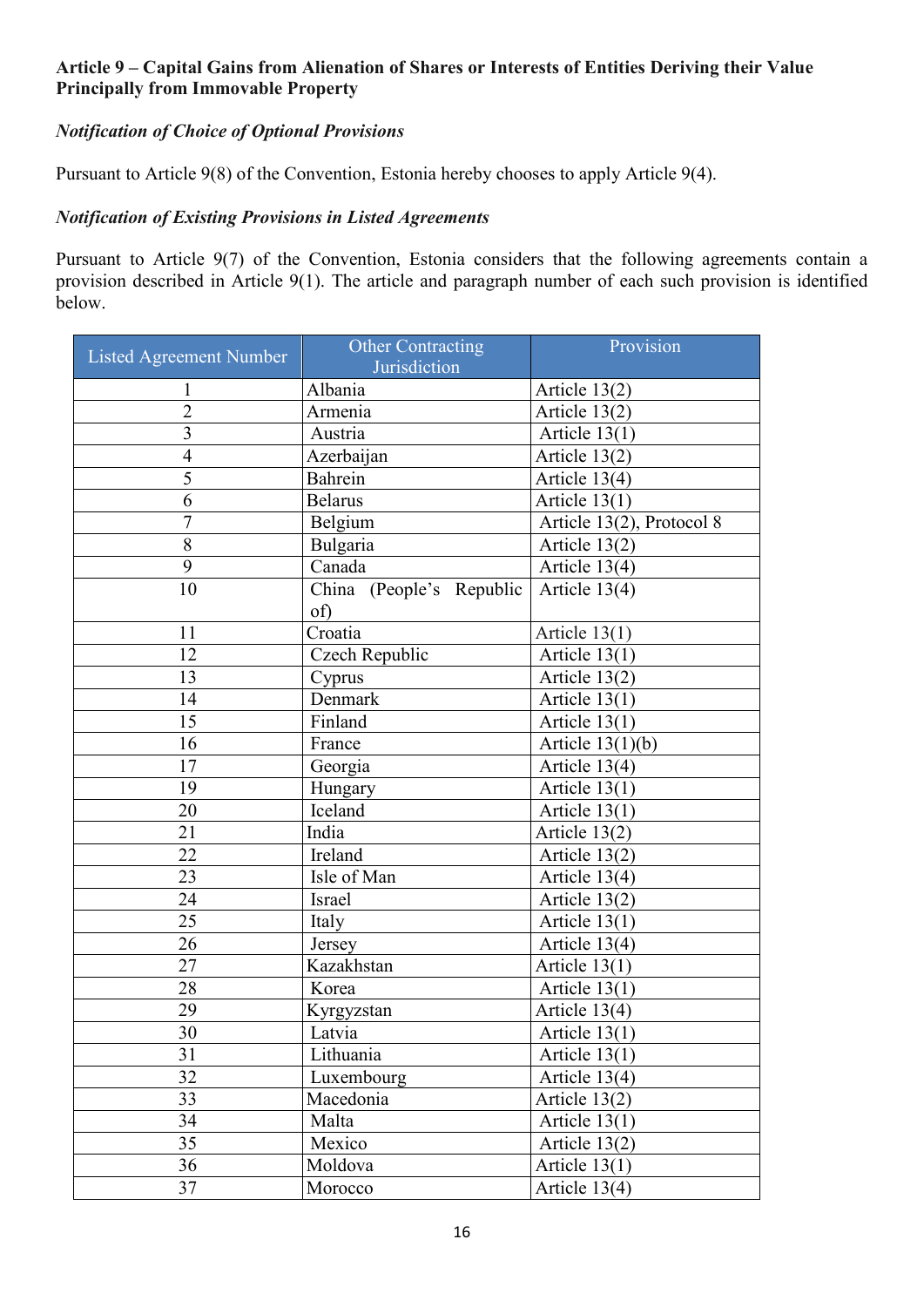| 39 | Norway               | Article $13(1)$           |
|----|----------------------|---------------------------|
| 40 | Poland               | Article 13(1)             |
| 41 | Portugal             | Article $13(1)$           |
| 42 | Romania              | Article $14(1)$           |
| 43 | Russia               | Article $13(1)$           |
| 44 | Serbia               | Article 13(2)             |
| 45 | Singapore            | Article 13(2)             |
| 46 | Slovakia             | Article 13(2)             |
| 47 | Slovenia             | Article $13(1)$           |
| 48 | Spain                | Article 13(1), Protocol X |
| 49 | Sweden               | Article $13(1)$           |
| 50 | Thailand             | Article 13(4)             |
| 51 | Turkey               | Article $13(1)$           |
| 52 | Turkmenistan         | Article 13(4)             |
| 53 | Ukraine              | Article 13(2)             |
| 54 | United Arab Emirates | Article 13(3)             |
| 55 | United Kingdom       | Article 13(2)             |
| 56 | <b>United States</b> | Article $13(1)(2)$        |
| 57 | Uzbekistan           | Article 13(4)             |
| 58 | Vietnam              | Article 13(4)             |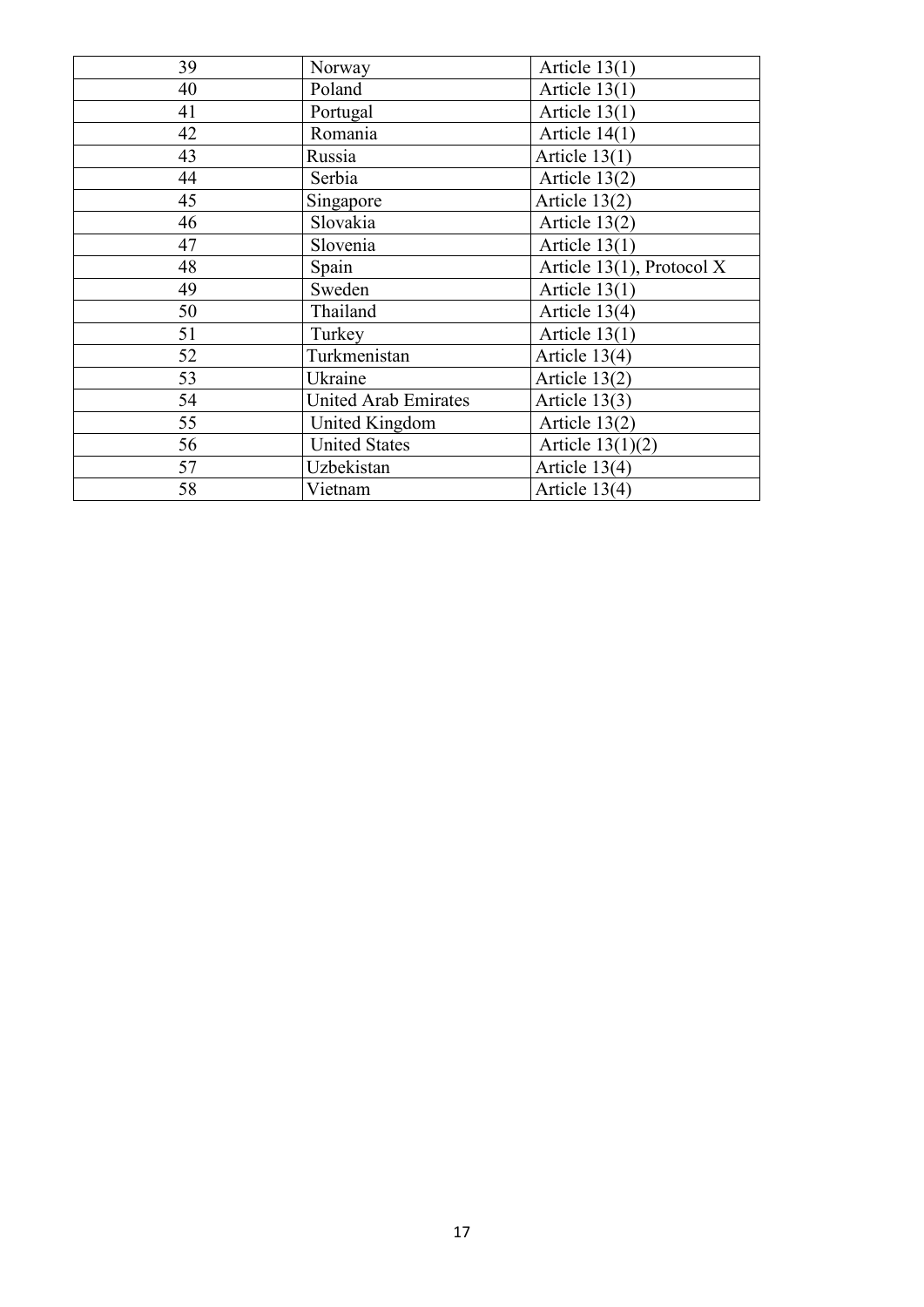#### **Article 10 – Anti-abuse Rule for Permanent Establishments Situated in Third Jurisdictions**

#### *Reservation*

Pursuant to Article 10(5)(a) of the Convention, Estonia reserves the right for the entirety of Article 10 not to apply to its Covered Tax Agreements.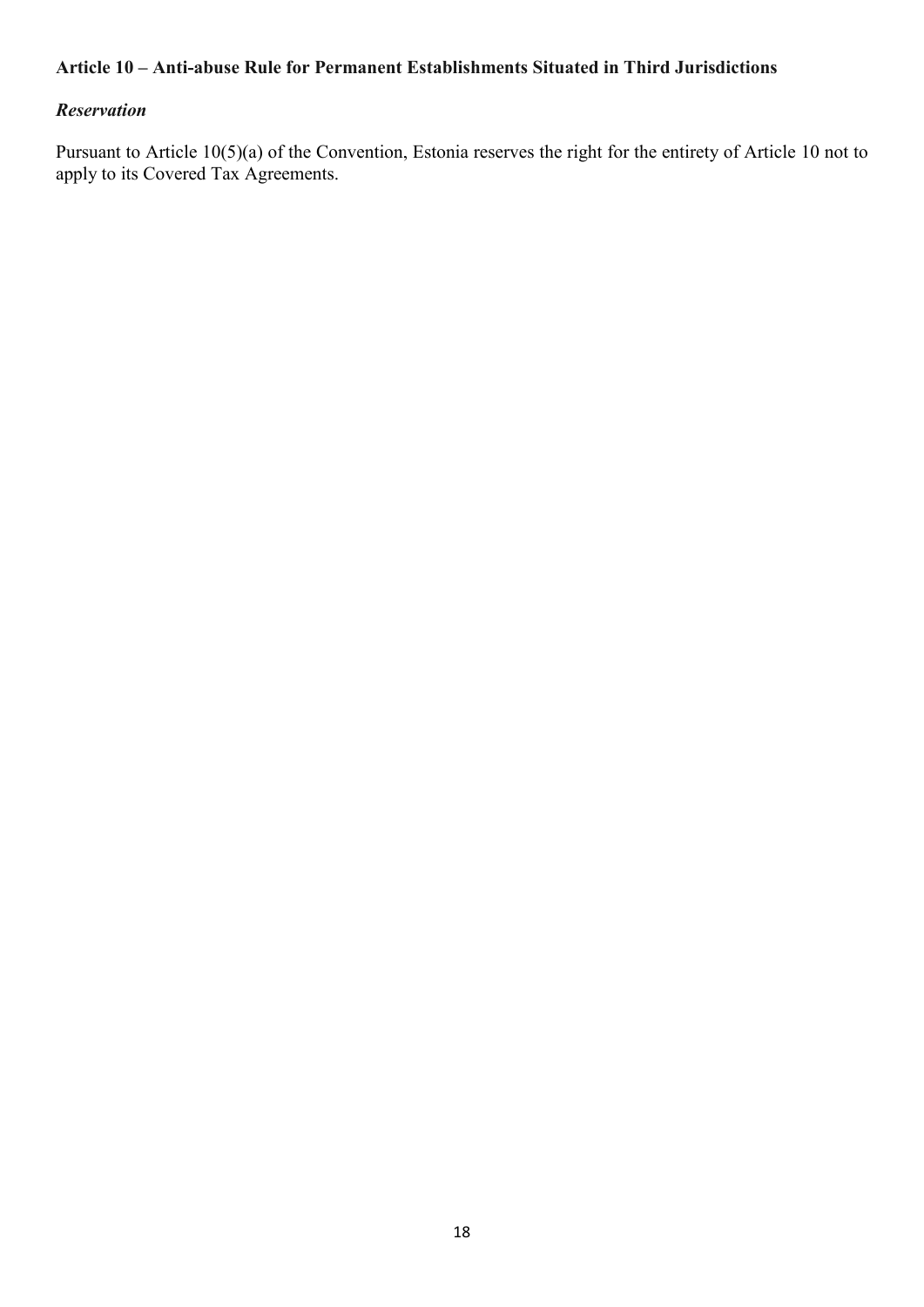# **Article 11 – Application of Tax Agreements to Restrict a Party's Right to Tax its Own Residents**

## *Reservation*

Pursuant to Article 11(3)(a) of the Convention, Estonia reserves the right for the entirety of Article 11 not to apply to its Covered Tax Agreements.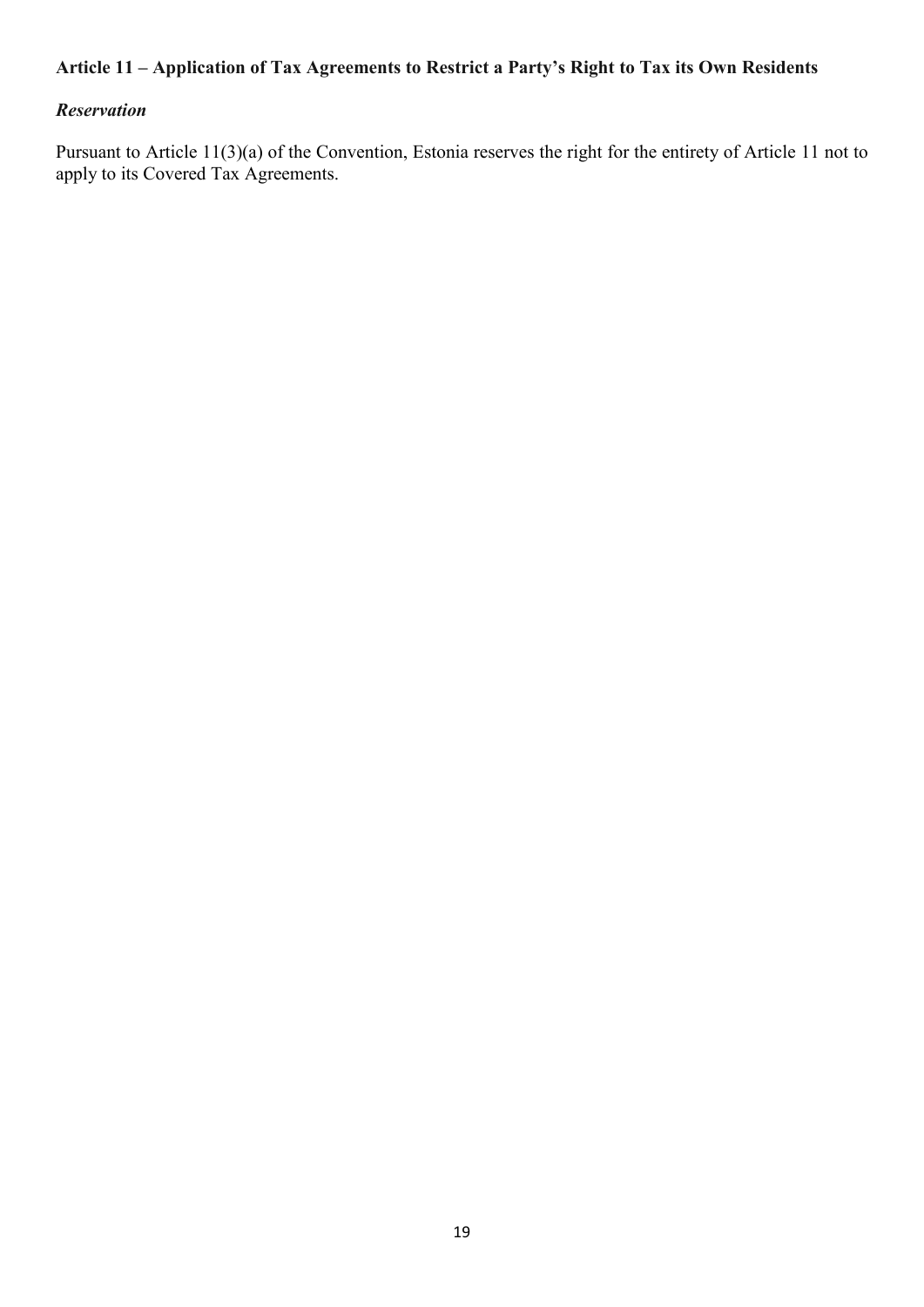### **Article 12 – Artificial Avoidance of Permanent Establishment Status through Commissionnaire Arrangements and Similar Strategies**

## *Reservation*

Pursuant to Article 12(4) of the Convention, Estonia reserves the right for the entirety of Article 12 not to apply to its Covered Tax Agreements.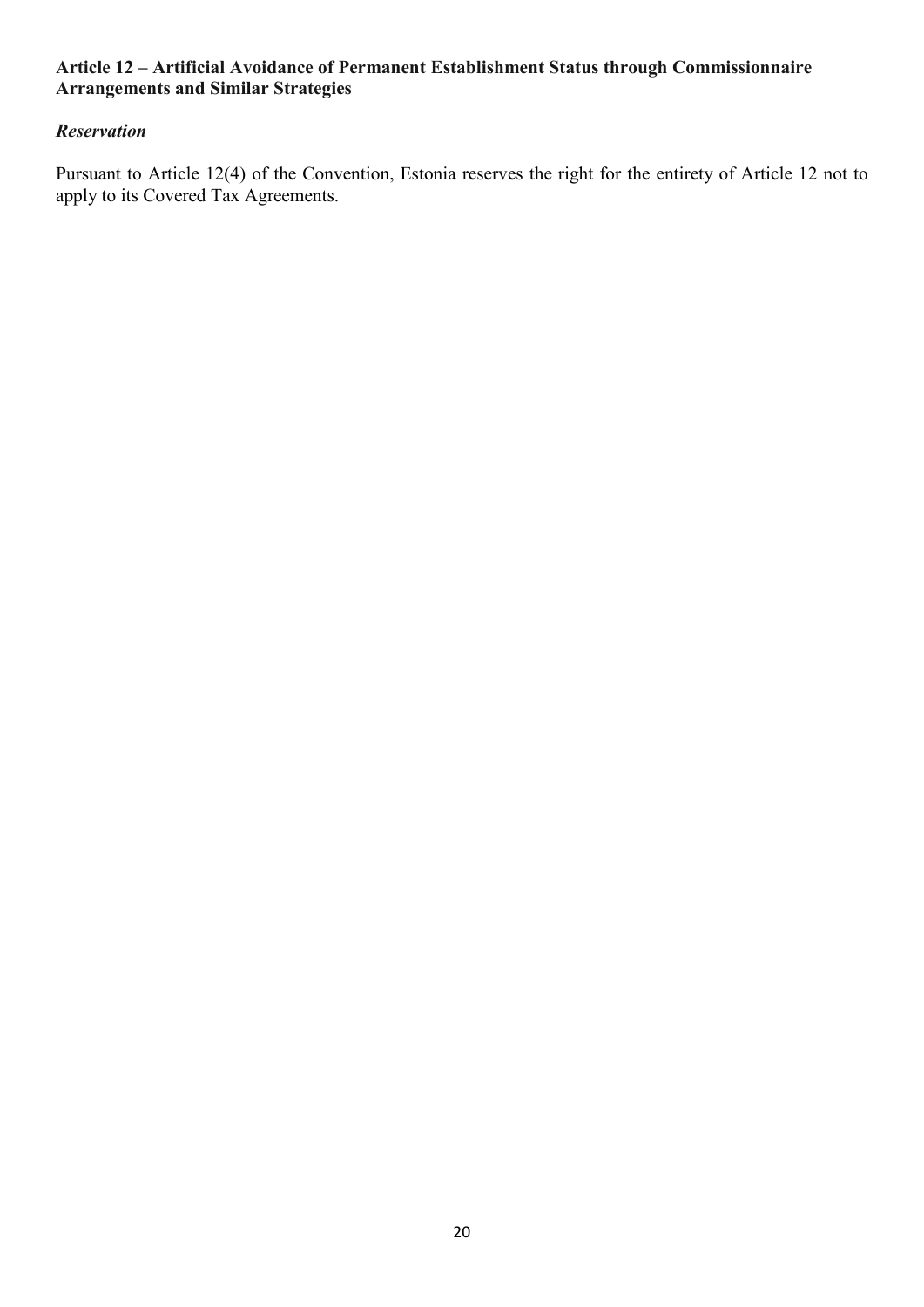### **Article 13 – Artificial Avoidance of Permanent Establishment Status through the Specific Activity Exemptions**

# *Reservation*

Pursuant to Article 13(6)(a) of the Convention, Estonia reserves the right for the entirety of Article 13 not to apply to its Covered Tax Agreements.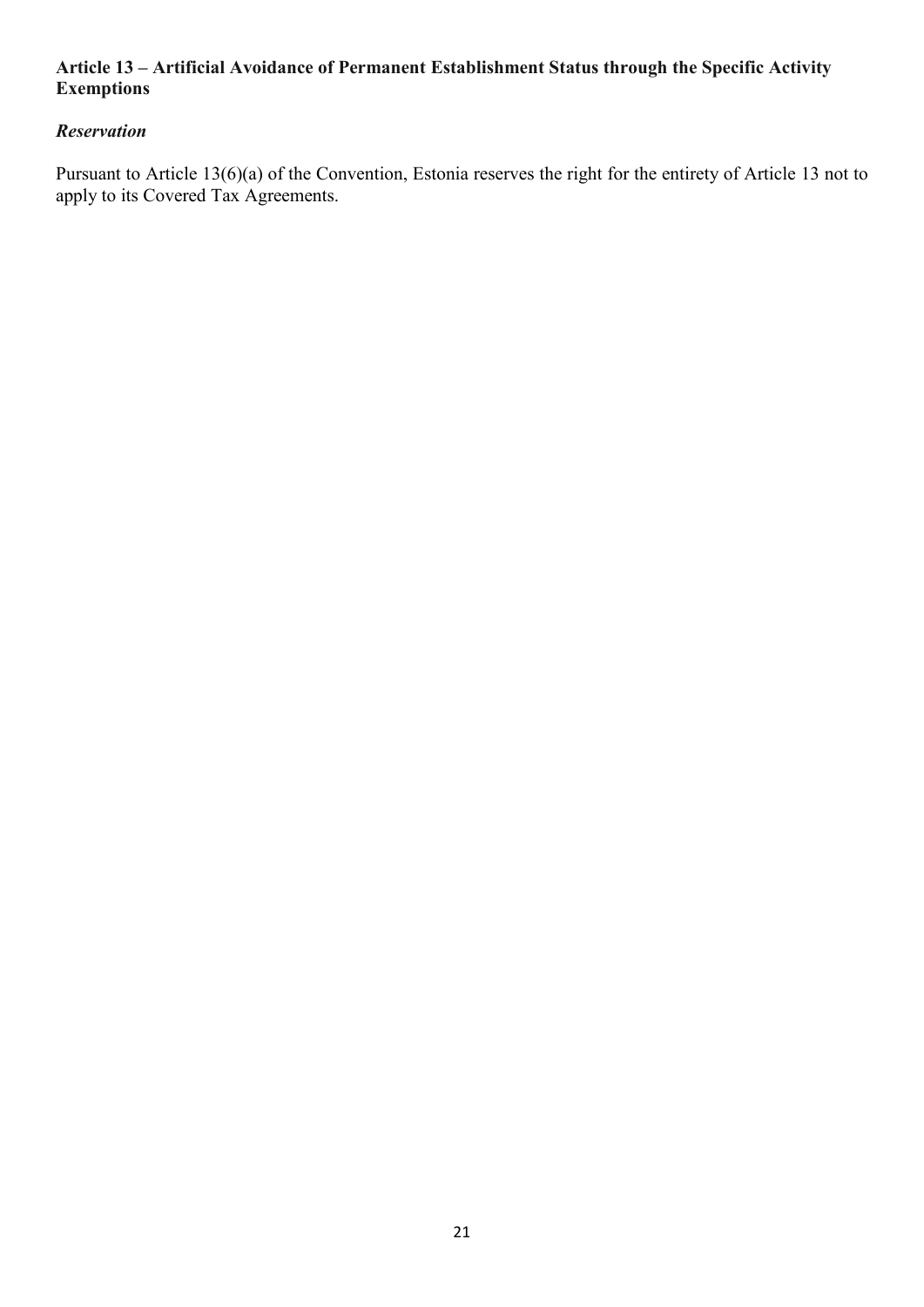# **Article 14 – Splitting-up of Contracts**

# *Reservation*

Pursuant to Article 14(3)(a) of the Convention, Estonia reserves the right for the entirety of Article 14 not to apply to its Covered Tax Agreements.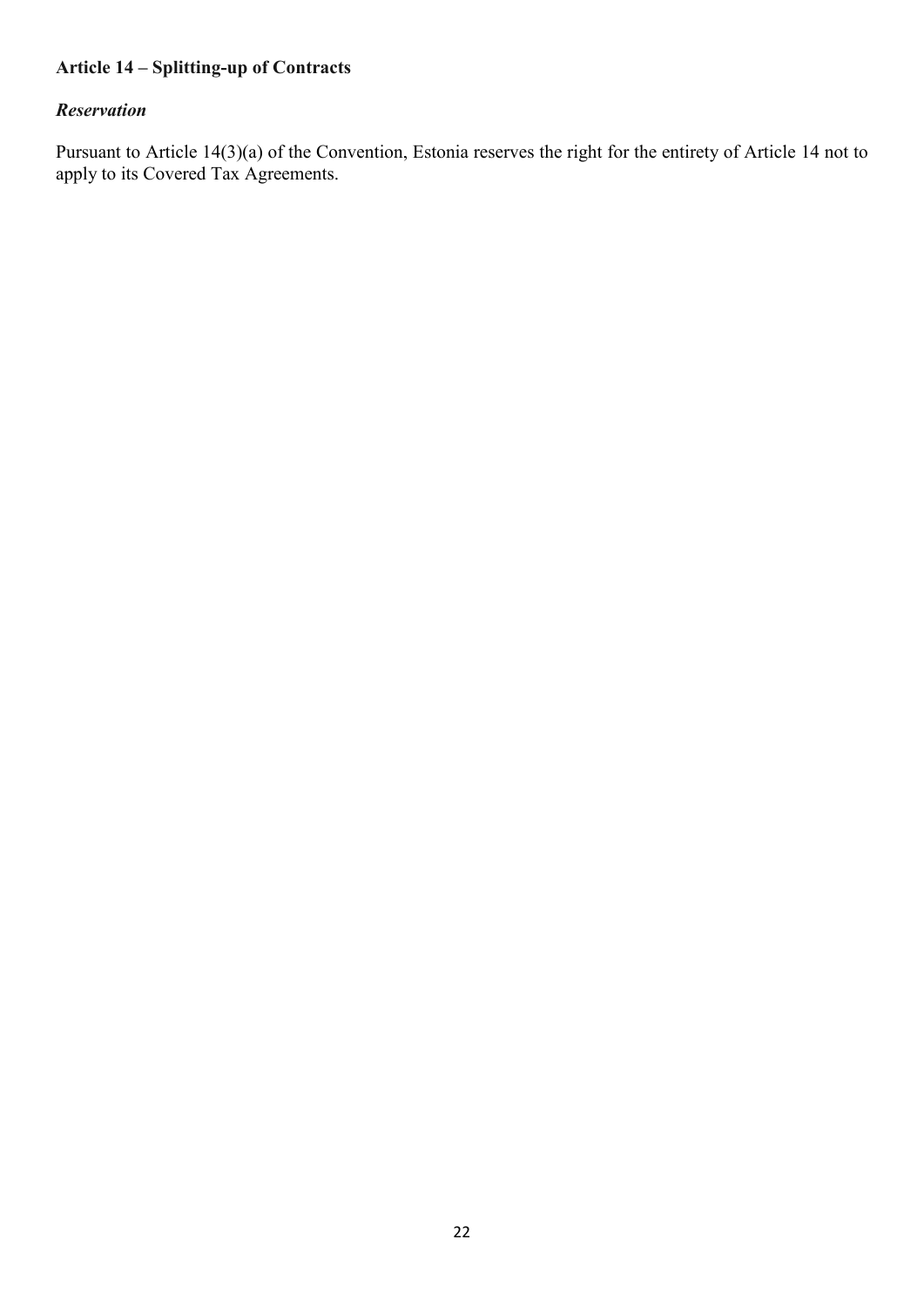### **Article 15 – Definition of a Person Closely Related to an Enterprise**

#### *Reservation*

Pursuant to Article 15(2) of the Convention, Estonia reserves the right for the entirety of Article 15 not to apply to the Covered Tax Agreement to which the reservations described in Article 12(4), Article 13(6)(a) or (c), and Article 14(3)(a) apply.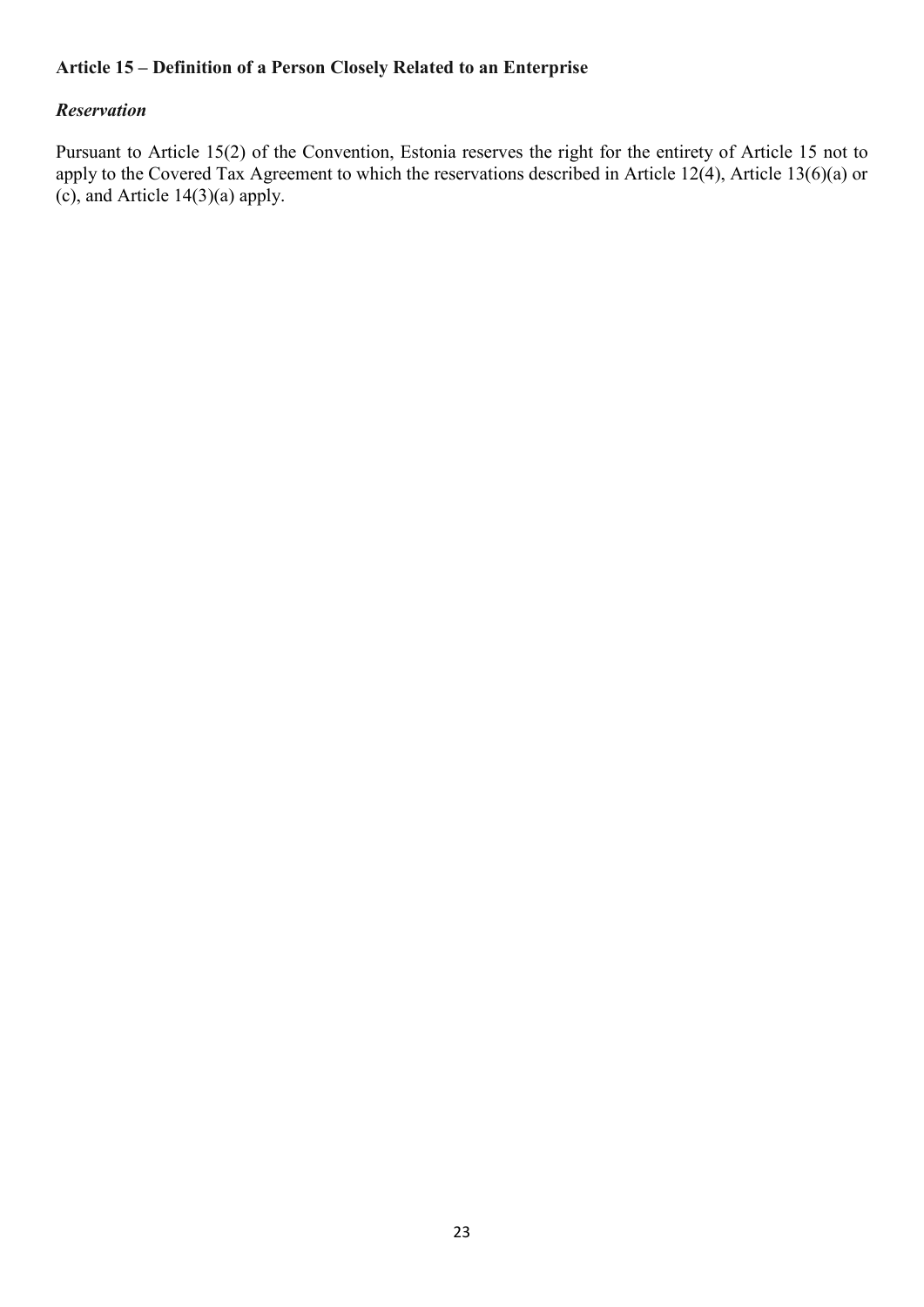## **Article 16 – Mutual Agreement Procedure**

# *Notification of Existing Provisions in Listed Agreements*

Pursuant to Article 16(6)(a) of the Convention, Estonia considers that the following agreements contain a provision described in Article 16(4)(a)(i). The article and paragraph number of each such provision is identified below.

| <b>Listed Agreement Number</b> | Other<br><b>Contracting Jurisdiction</b> | Provision                        |
|--------------------------------|------------------------------------------|----------------------------------|
| $\mathbf{1}$                   | Albania                                  | Article $24(1)$ , first sentence |
| $\overline{c}$                 | Armenia                                  | Article 25(1), first sentence    |
| 3                              | Austria                                  | Article 25(1), first sentence    |
| $\overline{4}$                 | Azerbaijan                               | Article 25(1), first sentence    |
| 5                              | Bahrein                                  | Article $23(1)$ , first sentence |
| 6                              | <b>Belarus</b>                           | Article 24(1), first sentence    |
| $\overline{7}$                 | Belgium                                  | Article 24(1), first sentence    |
| 8                              | Bulgaria                                 | Article $24(1)$ , first sentence |
| 9                              | Canada                                   | Article 25(1), first sentence    |
| 10                             | China (People's Republic of)             | Article $25(1)$ , first sentence |
| 11                             | Croatia                                  | Article 24(1), first sentence    |
| 12                             | Czech Republic                           | Article 25(1), first sentence    |
| 13                             | Cyprus                                   | Article 23(1), first sentence    |
| 14                             | Denmark                                  | Article 26(1), first sentence    |
| 15                             | Finland                                  | Article $25(1)$ , first sentence |
| 16                             | France                                   | Article 25(1), first sentence    |
| 17                             | Georgia                                  | Article 25(1), first sentence    |
| 18                             | Greece                                   | Article $25(1)$ , first sentence |
| 19                             | Hungary                                  | Article 25 (1), first sentence   |
| 20                             | Iceland                                  | Article 25(1), first sentence    |
| 21                             | India                                    | Article 25(1), first sentence    |
| 22                             | Ireland                                  | Article 25(1), first sentence    |
| 23                             | Isle of Man                              | Article 23(1), first sentence    |
| 24                             | Israel                                   | Article 24(1), first sentence    |
| 25                             | Italy                                    | Article 25(1), first sentence    |
| 26                             | Jersey                                   | Article 23 (1), first sentence   |
| 27                             | Kazakhstan                               | Article $25(1)$ , first sentence |
| 28                             | Korea                                    | Article 25(1), first sentence    |
| 29                             | Kyrgyzstan                               | Article $23(1)$ , first sentence |
| 30                             | Latvia                                   | Article $25(1)$ , first sentence |
| 31                             | Lithuania                                | Article $25(1)$ , first sentence |
| 32                             | Luxembourg                               | Article $24(1)$ , first sentence |
| 33                             | Macedonia                                | Article $23(1)$ , first sentence |
| 34                             | Malta                                    | Article $24(1)$ , first sentence |
| 35                             | Mexico                                   | Article $23(1)$ , first sentence |
| 36                             | Moldova                                  | Article 25(1), first sentence    |
| 37                             | Morocco                                  | Article 25(1), first sentence    |
| 38                             | Netherlands                              | Article $27(1)$ , first sentence |
| 39                             | Norway                                   | Article $26(1)$ , first sentence |
| 40                             | Poland                                   | Article $26(1)$ , first sentence |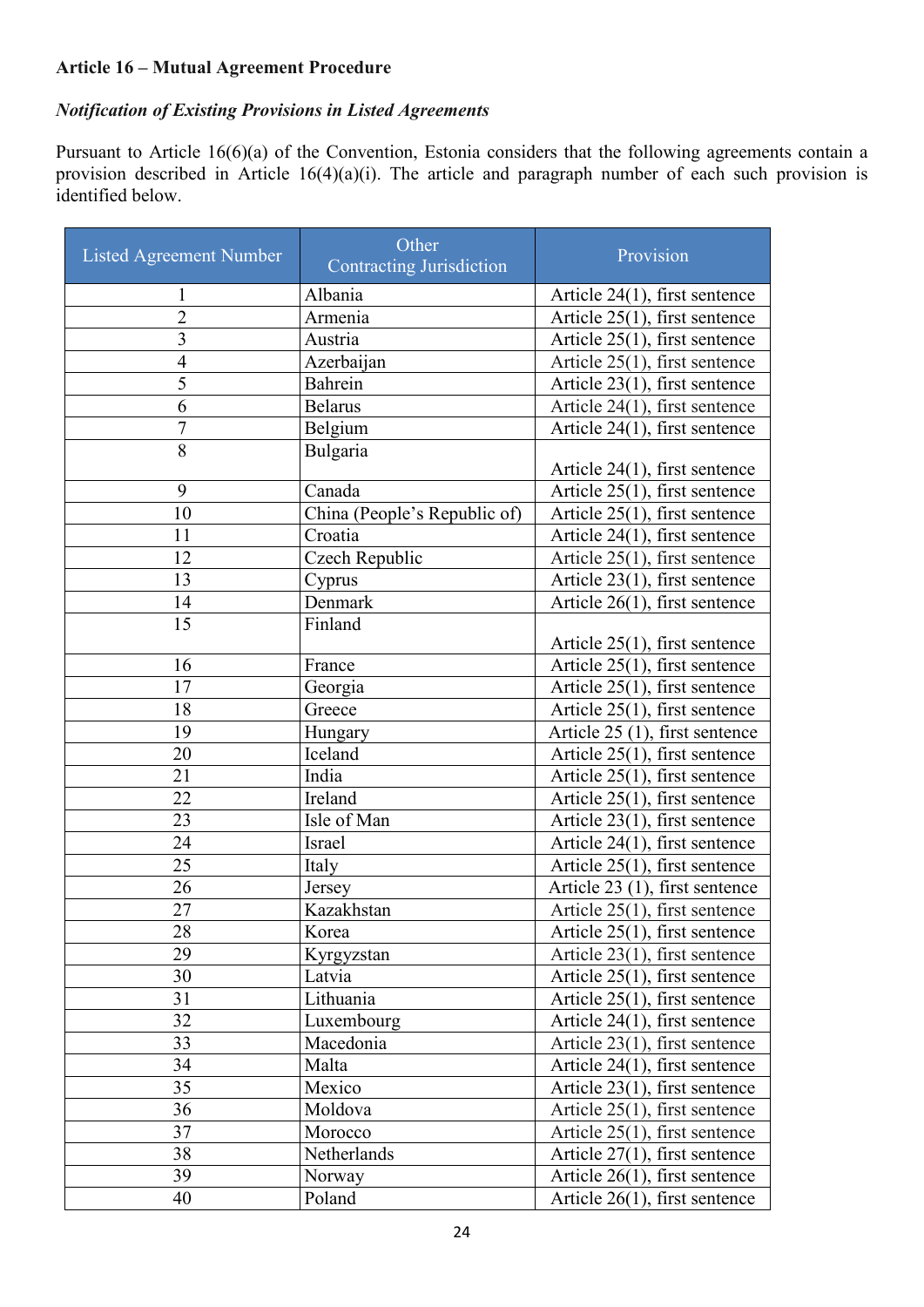| 41 | Portugal                    | Article $25(1)$ , first sentence |
|----|-----------------------------|----------------------------------|
| 42 | Romania                     | Article $27(1)$ , first sentence |
| 43 | Russia                      | Article $24(1)$ , first sentence |
| 44 | Serbia                      | Article $25(1)$ , first sentence |
| 45 | Singapore                   | Article $25(1)$ , first sentence |
| 46 | Slovakia                    | Article $25(1)$ , first sentence |
| 47 | Slovenia                    | Article $25(1)$ , first sentence |
| 48 | Spain                       | Article $25(1)$ , first sentence |
| 49 | Sweden                      | Article $25(1)$ , first sentence |
| 50 | Thailand                    | Article $25(1)$ , first sentence |
| 51 | Turkey                      | Article 24(1), first sentence    |
| 52 | Turkmenistan                | Article $23(1)$ , first sentence |
| 53 | Ukraine                     | Article $26(1)$ , first sentence |
| 54 | <b>United Arab Emirates</b> | Article $26(1)$ , first sentence |
| 55 | United Kingdom              | Article 27(1), first sentence    |
| 57 | Uzbekistan                  | Article $25(1)$ , first sentence |
| 58 | Vietnam                     | Article 24(1), first sentence    |

Pursuant to Article 16(6)(b)(i) of the Convention, Estonia considers that the following agreements contain a provision that provides that a case referred to in the first sentence of Article 16(1) must be presented within a specific time period that is shorter than three years from the first notification of the action resulting in taxation not in accordance with the provisions of the Covered Tax Agreement. The article and paragraph number of each such provision is identified below.

| Listed Agreement Number | <b>Other Contracting</b><br><b>Jurisdiction</b> | Provision                         |
|-------------------------|-------------------------------------------------|-----------------------------------|
|                         | Canada                                          | Article $25(1)$ , second sentence |
| 50                      | Thailand                                        | Article $25(1)$ , second sentence |

Pursuant to Article 16(6)(b)(ii) of the Convention, Estonia considers that the following agreements contain a provision that provides that a case referred to in the first sentence of Article 16(1) must be presented within a specific time period that is at least three years from the first notification of the action resulting in taxation not in accordance with the provisions of the Covered Tax Agreement. The article and paragraph number of each such provision is identified below.

| Listed Agreement Number | Other<br><b>Contracting Jurisdiction</b> | Provision                         |
|-------------------------|------------------------------------------|-----------------------------------|
|                         | Albania                                  | Article $24(1)$ , second sentence |
| $\overline{2}$          | Armenia                                  | Article 25(1), second sentence    |
| 3                       | Austria                                  | Article $25(1)$ , second sentence |
| 4                       | Azerbaijan                               | Article $25(1)$ , second sentence |
| 5                       | Bahrein                                  | Article $23(1)$ , second sentence |
| 6                       | <b>Belarus</b>                           | Article 24(1), second sentence    |
| 7                       | Belgium                                  | Article 24(1), second sentence    |
| 8                       | Bulgaria                                 | Article 24(1), second sentence    |
| 10                      | China (People's Republic of)             | Article 25(1), second sentence    |
| 11                      | Croatia                                  | Article $24(1)$ , second sentence |
| 12                      | Czech Republic                           | Article $25(1)$ , second sentence |
| 13                      | Cyprus                                   | Article $23(1)$ , second sentence |
| 14                      | Denmark                                  | Article $26(1)$ , second sentence |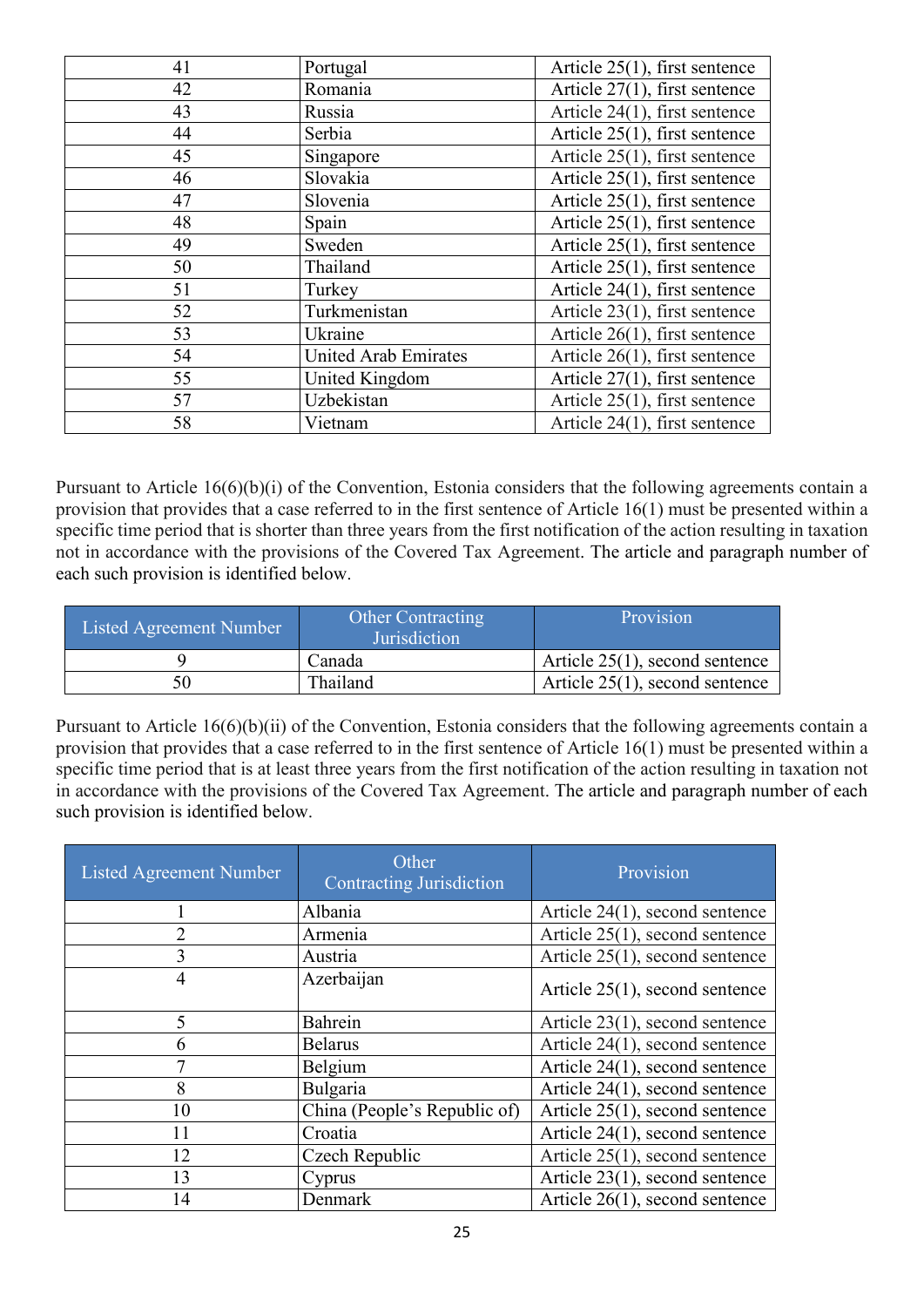| 15 | Finland                     |                                   |
|----|-----------------------------|-----------------------------------|
|    |                             | Article $25(1)$ , second sentence |
| 16 | France                      | Article 25(1), second sentence    |
| 17 | Georgia                     | Article $25(1)$ , second sentence |
| 18 | Greece                      | Article 25(1), second sentence    |
| 19 | Hungary                     | Article 25(1), second sentence    |
| 20 | Iceland                     | Article $25(1)$ , second sentence |
| 21 | India                       | Article 25(1), second sentence    |
| 22 | Ireland                     | Article 25(1), second sentence    |
| 23 | Isle of Man                 | Article 23(1), second sentence    |
| 24 | Israel                      | Article 24(1), second sentence    |
| 25 | Italy                       | Article 25(1), second sentence    |
| 26 | Jersey                      | Article 23(1), second sentence    |
| 27 | Kazakhstan                  | Article 25(1), second sentence    |
| 28 | Korea                       | Article 25(1), second sentence    |
| 29 | Kyrgyzstan                  | Article 23(1), second sentence    |
| 30 | Latvia                      | Article 25(1), second sentence    |
| 31 | Lithuania                   | Article 25(1), second sentence    |
| 32 | Luxembourg                  | Article 24(1), second sentence    |
| 33 | Macedonia                   | Article 23(1), second sentence    |
| 34 | Malta                       | Article 24(1), second sentence    |
| 35 | Mexico                      | Article $23(1)$ , second sentence |
| 36 | Moldova                     | Article 25(1), second sentence    |
| 37 | Morocco                     | Article 25(1), second sentence    |
| 38 | Netherlands                 | Article 27(1), second sentence    |
| 39 | Norway                      | Article $26(1)$ , second sentence |
| 40 | Poland                      | Article $26(1)$ , second sentence |
| 41 | Portugal                    | Article 25(1), second sentence    |
| 42 | Romania                     | Article 27(1), second sentence    |
| 43 | Russia                      | Article 24(1), second sentence    |
| 44 | Serbia                      | Article 25(1), second sentence    |
| 45 | Singapore                   | Article 25(1), second sentence    |
| 46 | Slovakia                    | Article $25(1)$ , second sentence |
| 47 | Slovenia                    | Article $25(1)$ , second sentence |
| 48 | Spain                       | Article 25(1), second sentence    |
| 49 | Sweden                      | Article $25(1)$ , second sentence |
| 51 | Turkey                      | Article 24(1), second sentence    |
| 52 | Turkmenistan                | Article 23(1), second sentence    |
| 53 | Ukraine                     | Article $26(1)$ , second sentence |
| 54 | <b>United Arab Emirates</b> | Article $26(1)$ , second sentence |
| 56 | <b>United States</b>        |                                   |
|    |                             | Article $25(1)$ , second sentence |
| 57 | Uzbekistan                  | Article $25(1)$ , second sentence |
| 58 | Vietnam                     | Article $24(1)$ , second sentence |

# *Notification of Listed Agreements Not Containing Existing Provisions*

Pursuant to Article 16(6)(c)(i) of the Convention, Estonia considers that the following agreement does not include the provisions described in Article 16(4)(b)(i).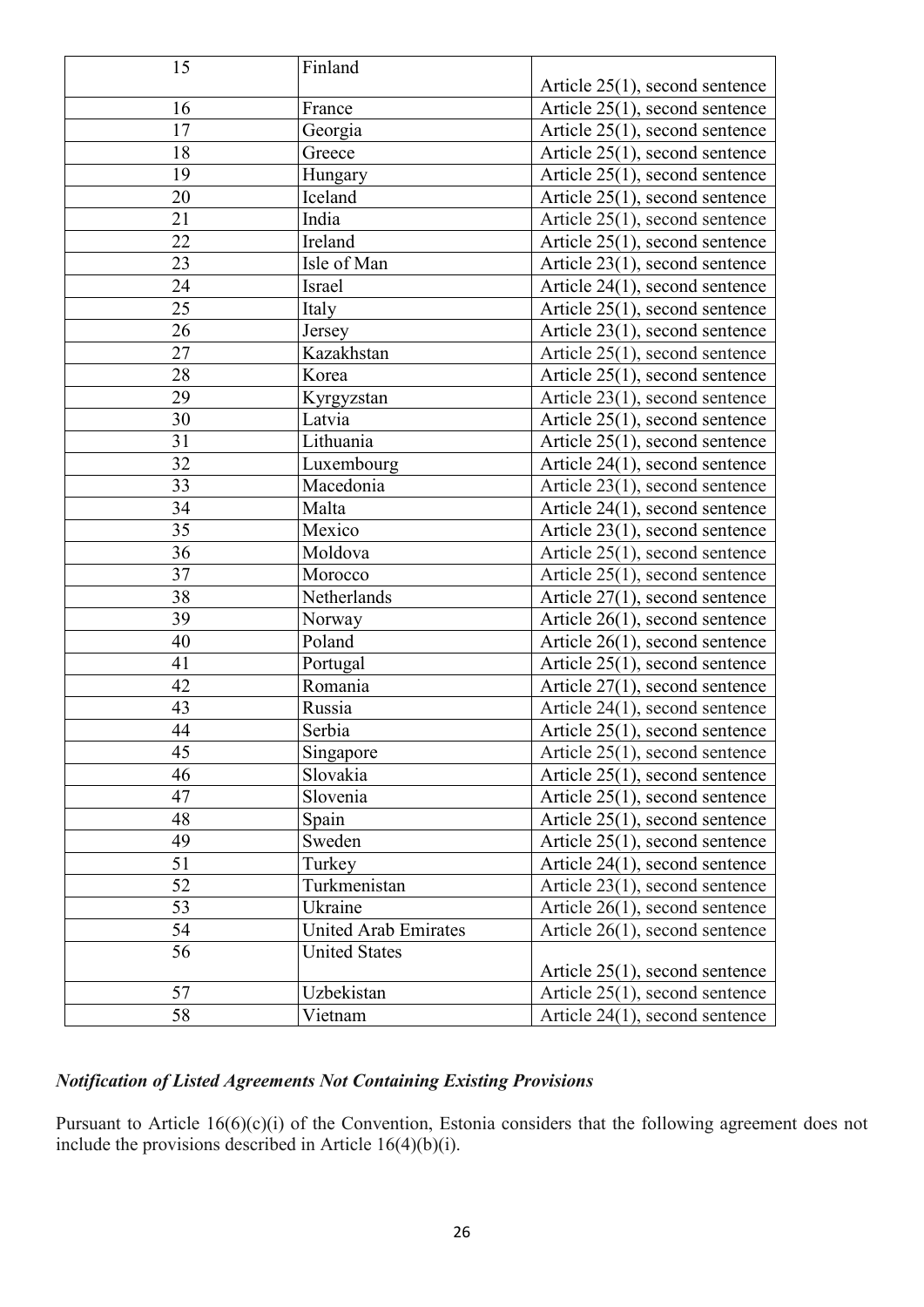| Listed Agreement Number | Other<br>Contracting Jurisdiction |
|-------------------------|-----------------------------------|
|                         | Mexico                            |

Pursuant to Article 16(6)(c)(ii) of the Convention, Estonia considers that the following agreements do not contain a provision described in Article 16(4)(b)(ii).

| Listed Agreement Number | Other Contracting Jurisdiction |
|-------------------------|--------------------------------|
|                         | Canada                         |
|                         | Italy                          |
|                         | Mexico                         |
|                         | Turkey                         |
|                         | United Kingdom                 |

Pursuant to Article 16(6)(d)(ii) of the Convention, Estonia considers that the following agreements do not contain a provision described in Article  $16(4)(c)(ii)$ .

| Listed Agreement Number | Other Contracting Jurisdiction |
|-------------------------|--------------------------------|
|                         | Belgium                        |
|                         | Ireland                        |
|                         | Italy                          |
|                         | Portugal                       |
|                         | Ukraine                        |
|                         | United Kingdom                 |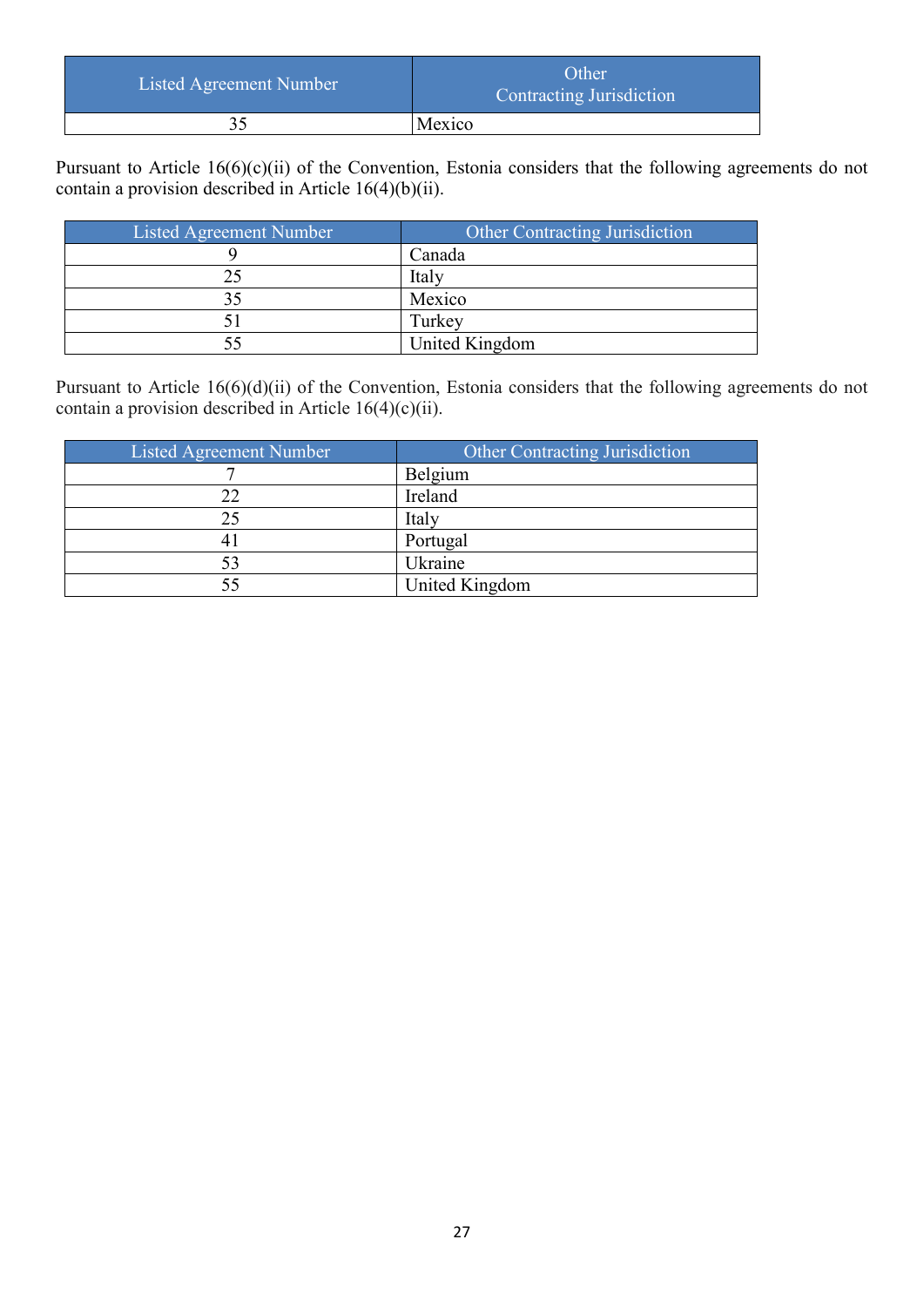# **Article 17 – Corresponding Adjustments**

### *Reservation*

Pursuant to Article 17(3)(a) of the Convention, Estonia reserves the right for the entirety of Article 17 not to apply to its Covered Tax Agreements that already contain a provision described in Article 17(2). The following agreements contain provisions that are within the scope of this reservation.

| No                      | Other<br><b>Contracting Jurisdiction</b> | Provision      |
|-------------------------|------------------------------------------|----------------|
| $\mathbf{1}$            | Albania                                  | Article 9(2)   |
| $\overline{2}$          | Armenia                                  | Article 9(2)   |
| $\overline{\mathbf{3}}$ | Austria                                  | Article $9(2)$ |
| $\overline{4}$          | Azerbaijan                               | Article 9(2)   |
| $\overline{5}$          | Bahrein                                  | Article 9(2)   |
| 6                       | <b>Belarus</b>                           | Article 9(2)   |
| 7                       | Belgium                                  | Article 9(2)   |
| 8                       | Bulgaria                                 | Article $9(2)$ |
| 9                       | Canada                                   | Article 9(2)   |
| 10                      | China (People's Republic of)             | Article 9(2)   |
| 11                      | Croatia                                  | Article 9(2)   |
| 13                      | Cyprus                                   | Article 9(2)   |
| 14                      | Denmark                                  | Article 9(2)   |
| 15                      | Finland                                  | Article 9(2)   |
| 16                      | France                                   | Article 9(2)   |
| 17                      | Georgia                                  | Article $9(2)$ |
| 18                      | Greece                                   | Article 9(2)   |
| 20                      | Iceland                                  | Article 9(2)   |
| 21                      | India                                    | Article 9(2)   |
| 22                      | Ireland                                  | Article 9(2)   |
| 23                      | Isle of Man                              | Article 9(2)   |
| 24                      | Israel                                   | Article 9(2)   |
| 25                      | Italy                                    | Protocol (f)   |
| 26                      | Jersey                                   | Article 9(2)   |
| 27                      | Kazakhstan                               | Article 9(2)   |
| 28                      | Korea                                    | Article 9(2)   |
| 29                      | Kyrgyzstan                               | Article 9(2)   |
| 30                      | Latvia                                   | Article 9(2)   |
| 31                      | Lithuania                                | Article 9(2)   |
| 32                      | Luxembourg                               | Article 9(2)   |
| 33                      | Macedonia                                | Article 9(2)   |
| 34                      | Malta                                    | Article 9(2)   |
| 35                      | Mexico                                   | Article 9(2)   |
| 36                      | Moldova                                  | Article 9(2)   |
| 37                      | Morocco                                  | Article 9(2)   |
| 38                      | Netherlands                              | Article 9(2)   |
| 39                      | Norway                                   | Article 9(2)   |
| 40                      | Poland                                   | Article 9(2)   |
| 41                      | Portugal                                 | Article 9(2)   |
| 42                      | Romania                                  | Article $9(2)$ |
| 43                      | Russia                                   | Article $9(2)$ |
| 44                      | Serbia                                   | Article 9(2)   |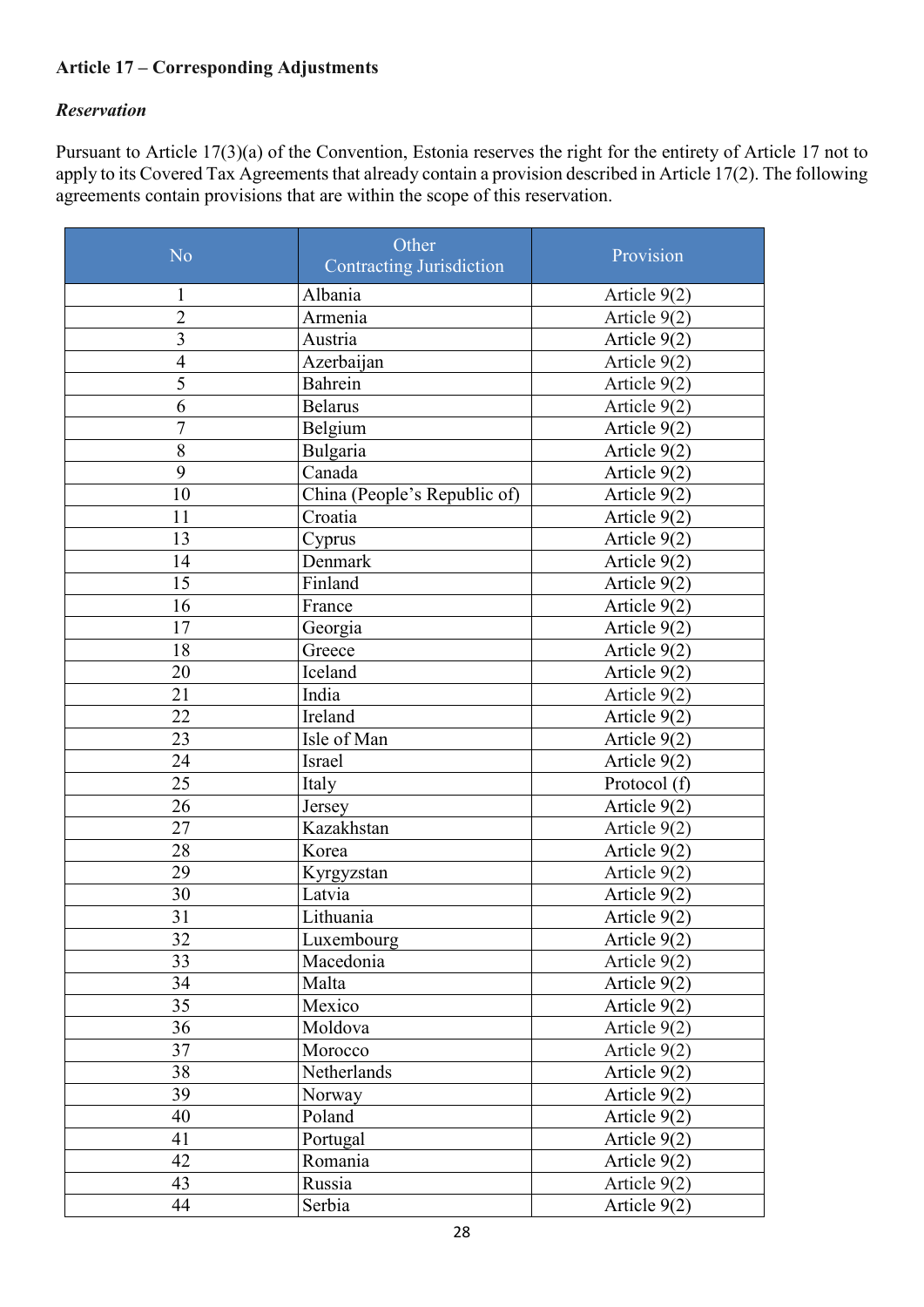| 45 | Singapore                   | Article $9(2)$ |
|----|-----------------------------|----------------|
| 46 | Slovakia                    | Article 9(2)   |
| 48 | Spain                       | Article 9(2)   |
| 49 | Sweden                      | Article $9(2)$ |
| 50 | Thailand                    | Article $9(2)$ |
| 51 | Turkey                      | Article $9(2)$ |
| 52 | Turkmenistan                | Article $9(2)$ |
| 53 | Ukraine                     | Article $9(2)$ |
| 54 | <b>United Arab Emirates</b> | Article $9(2)$ |
| 55 | United Kingdom              | Article $9(2)$ |
| 56 | <b>United States</b>        | Article 9(2)   |
| 57 | Uzbekistan                  | Article $9(2)$ |
| 58 | Vietnam                     | Article $9(2)$ |